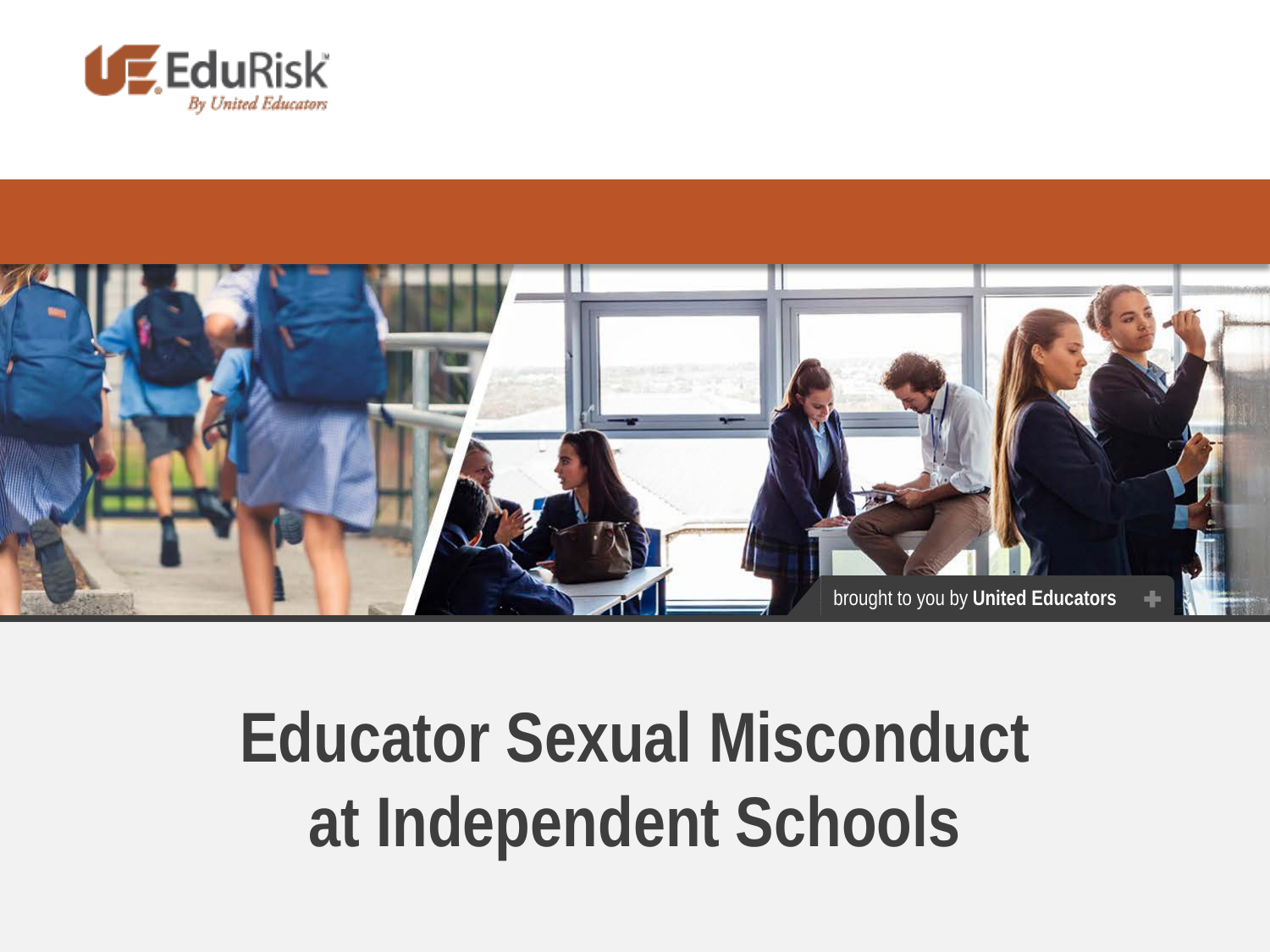**Educator Sexual Misconduct**

#### **Speakers**



**Linda Johnson** Director, Litigation Department and Co-Chair, Education Law Group McLane Middleton



**Debra Wilson** General Counsel National Association of Independent Schools (NAIS)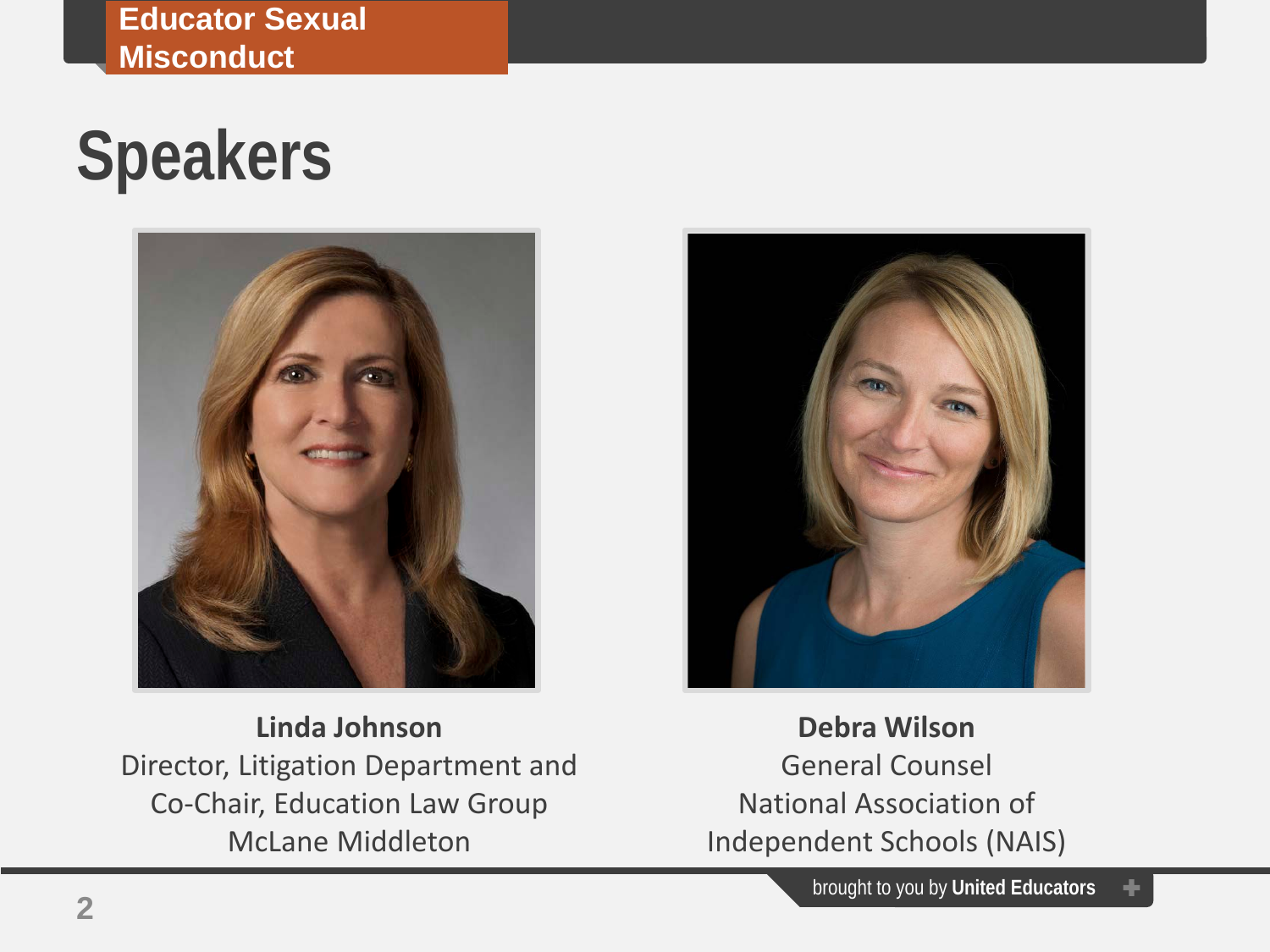# **Road Map**

- **Trends in the Claims**
- **Enforcing Appropriate Educator-Student Boundaries**
- **Solving for Common Reporting Challenges**
- 2 Q&A sessions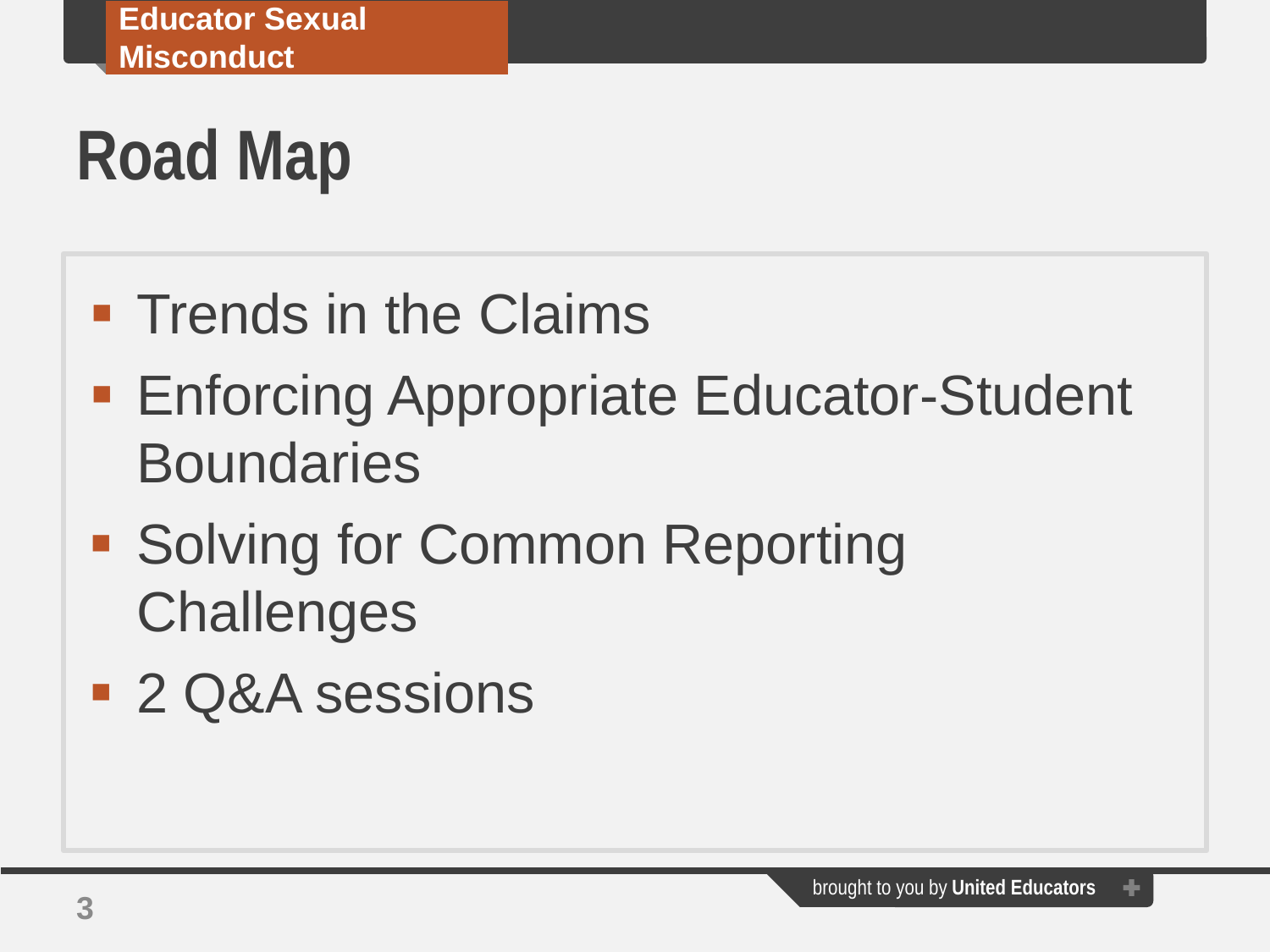# Trends in the Claims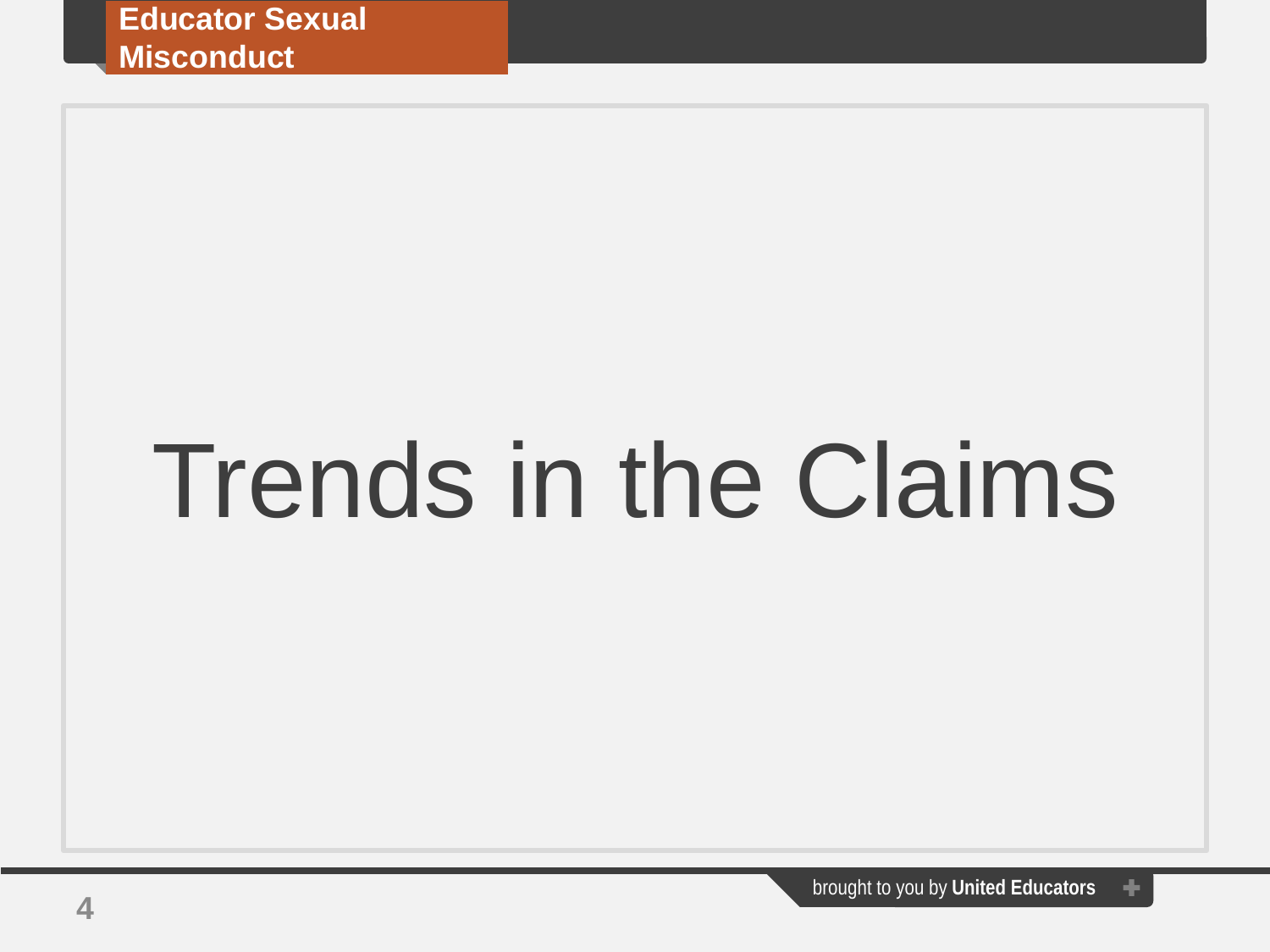# **United Educators Claims Study**

- **Educator-on-student** sexual misconduct
- K-12 independent schools
- **Claims received from** 2011 to 2016
- **45 claims involving** more than 60 victims

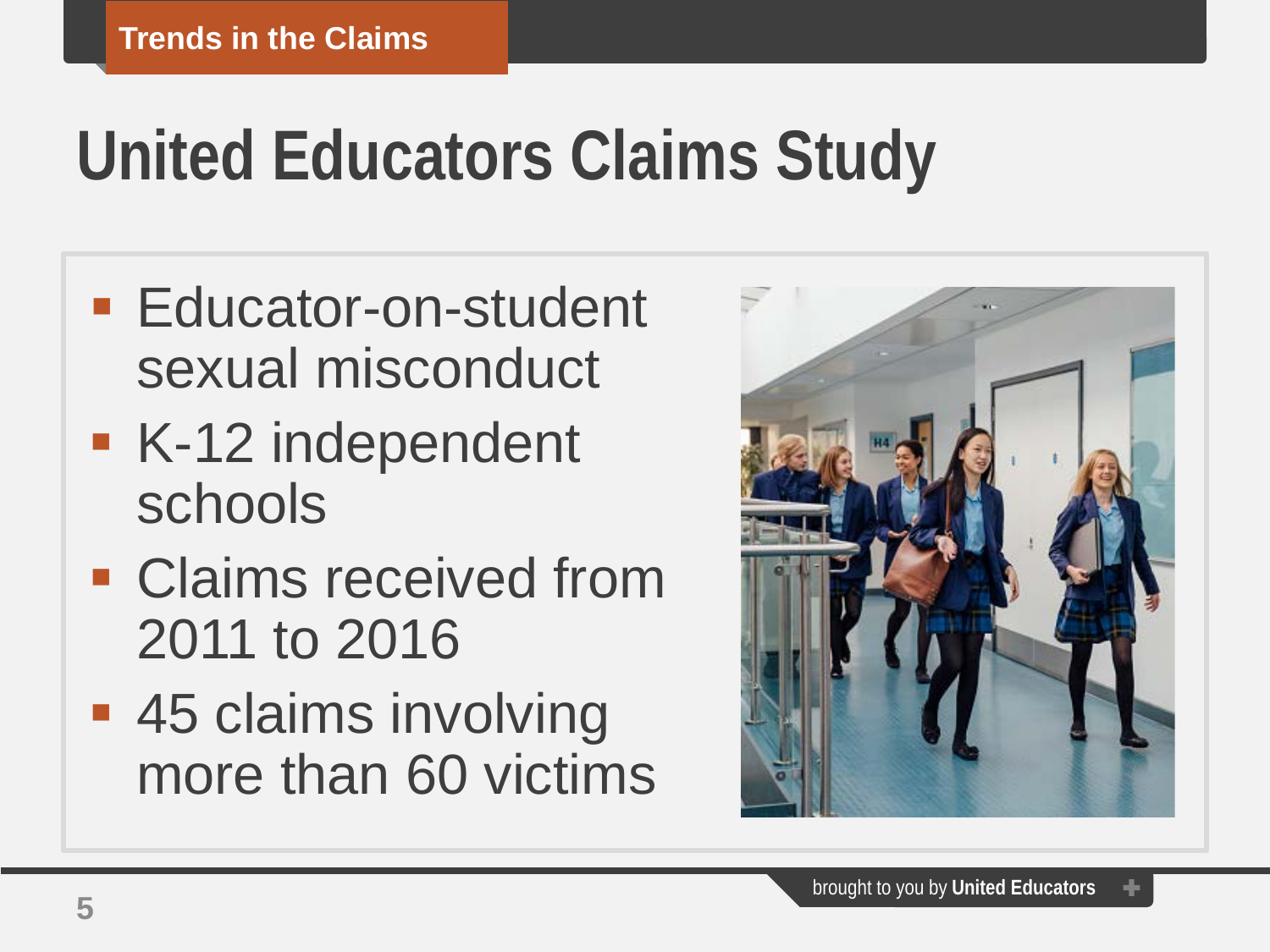#### **Losses**

- 40% of the claims studied resulted in losses
- **Losses totaled** \$6.2 million
- **Average claim cost** \$343,000

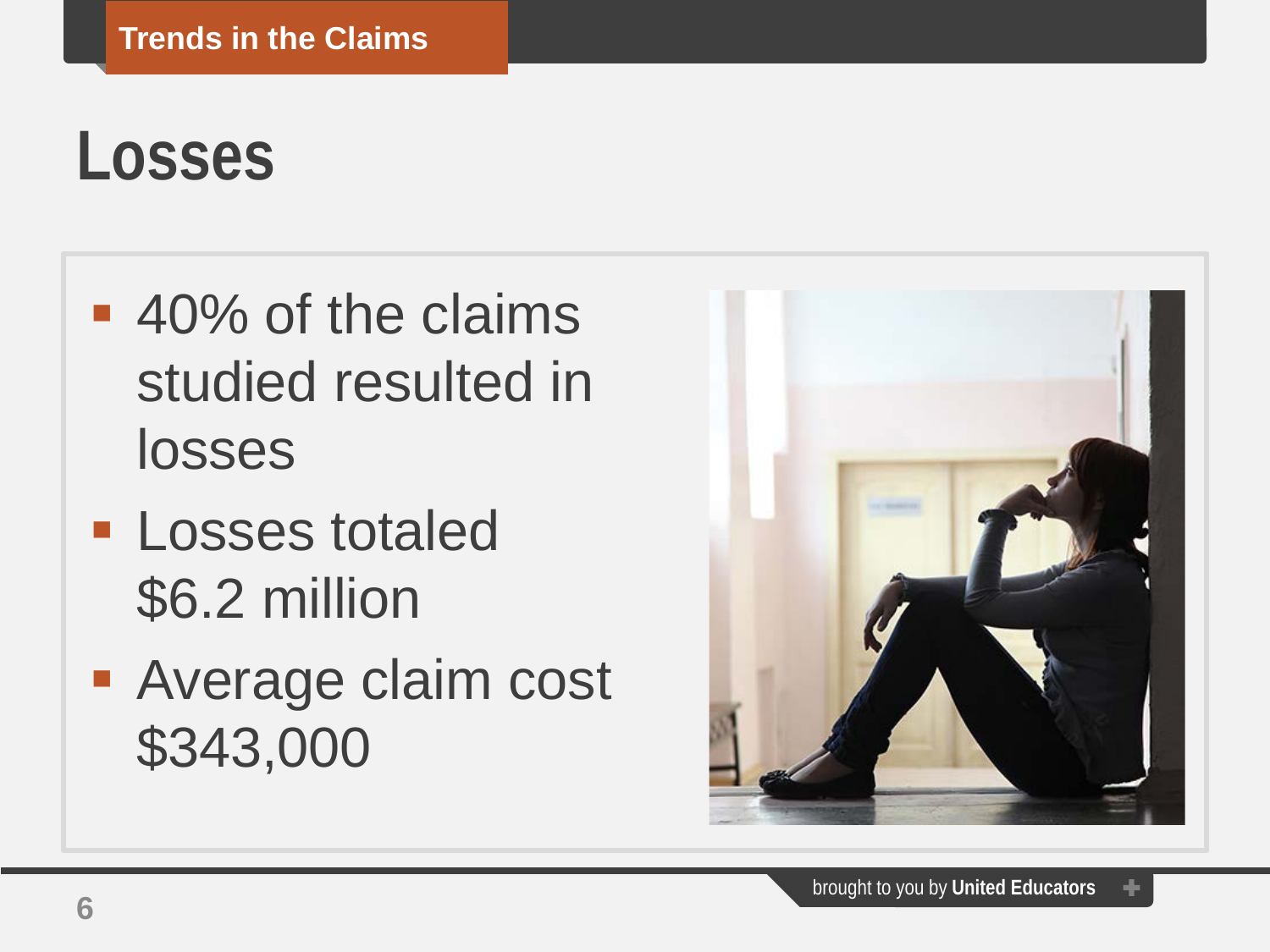# **Definitions in the Study**

**Educator** – Employee who provides education-related services

**Sexual assault** – Nonconsensual sexual touching and intercourse

**Sexual harassment** – Unwelcome, nonphysical sexual conduct

**Electronic harassment** – Unwelcome sexual electronic

communication

**Boundary crossing** – Crossing commonly held standards of propriety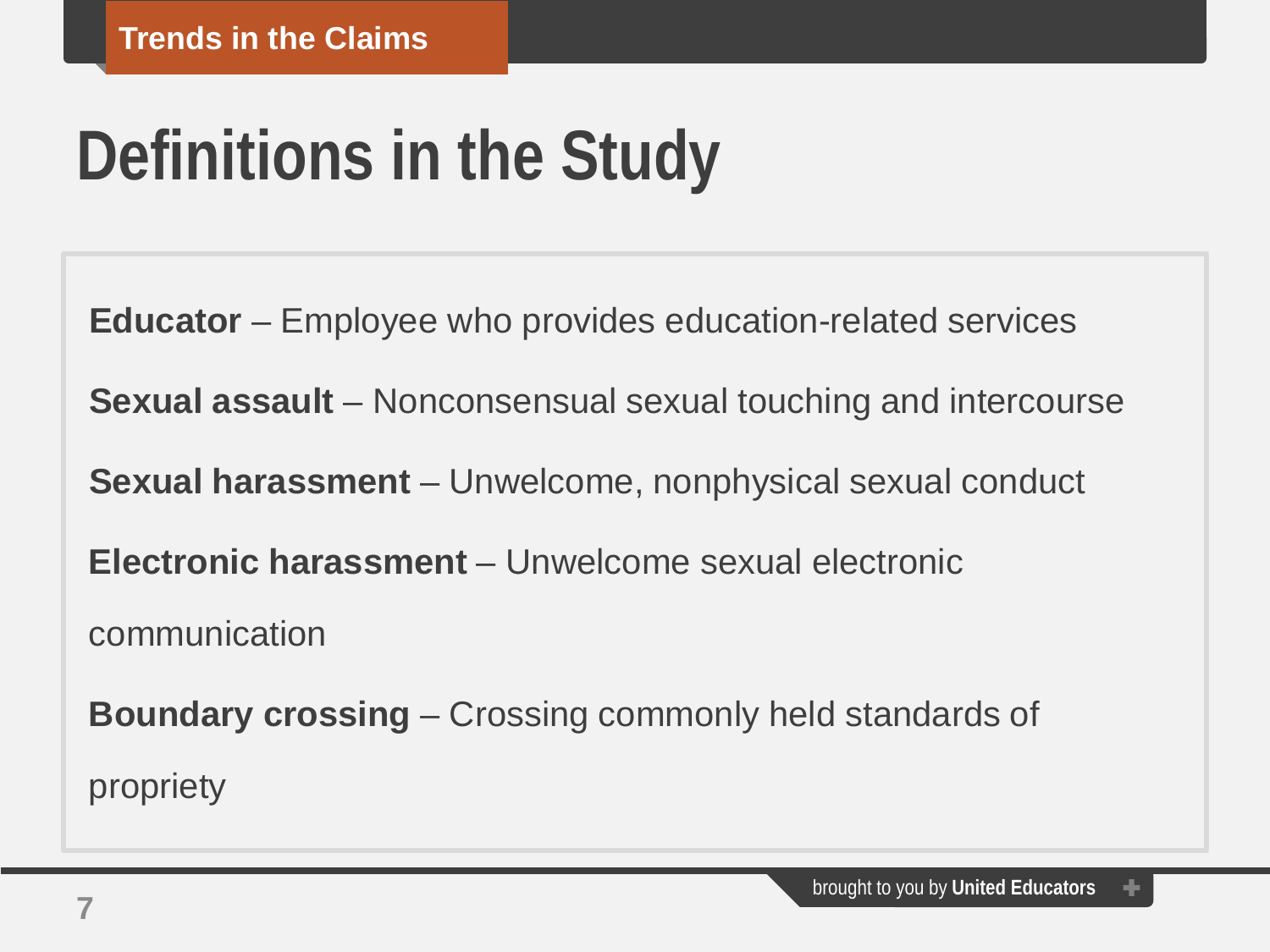# **Boundary Crossing**

Example:

The longtime gymnastics coach routinely spanked students, tore at holes in their tights, adjusted the straps of their leotards, and removed exterior clothing to expose their leotards.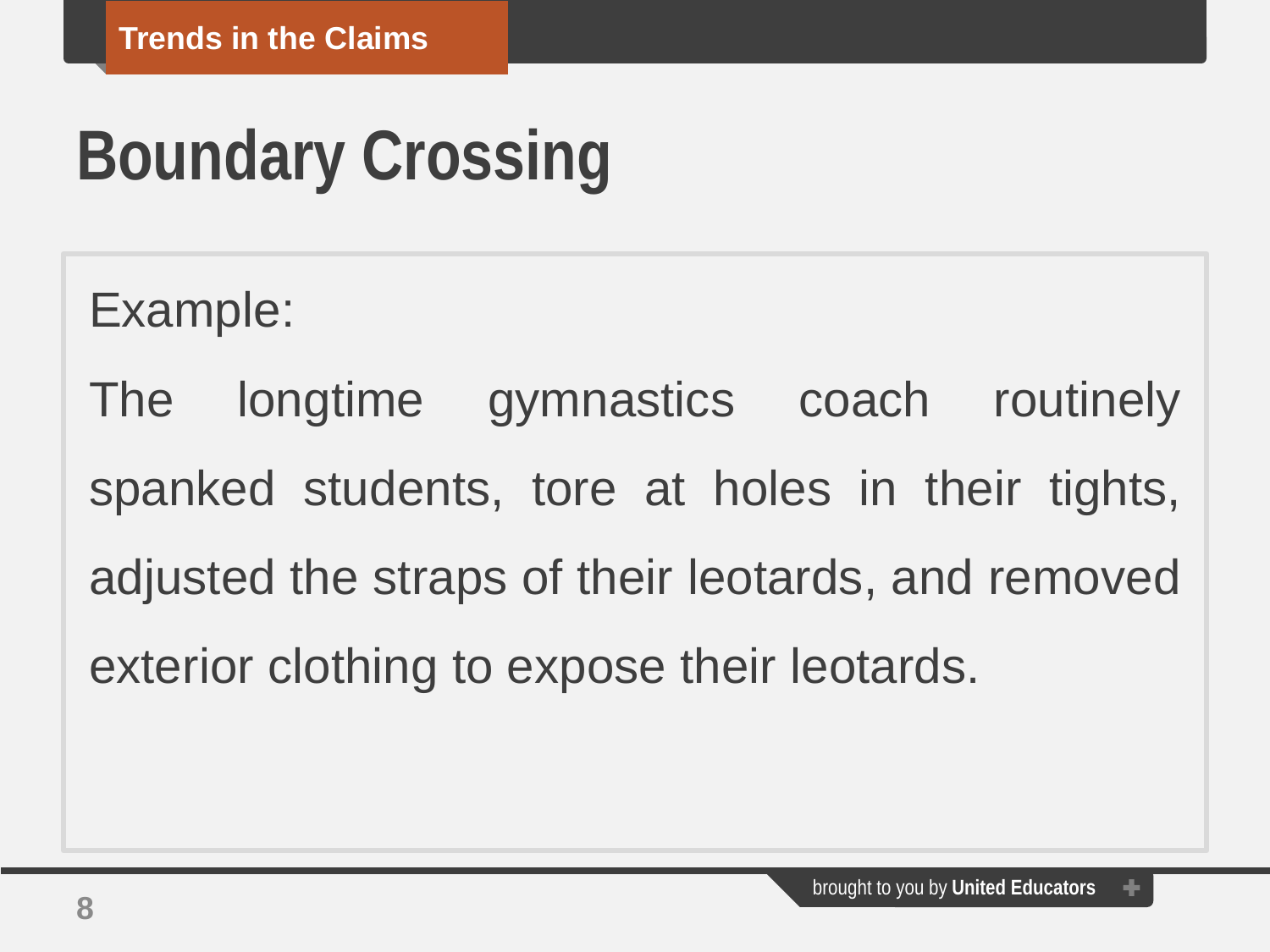#### **Serial Perpetration**



1/3 of the perpetrators had multiple victims.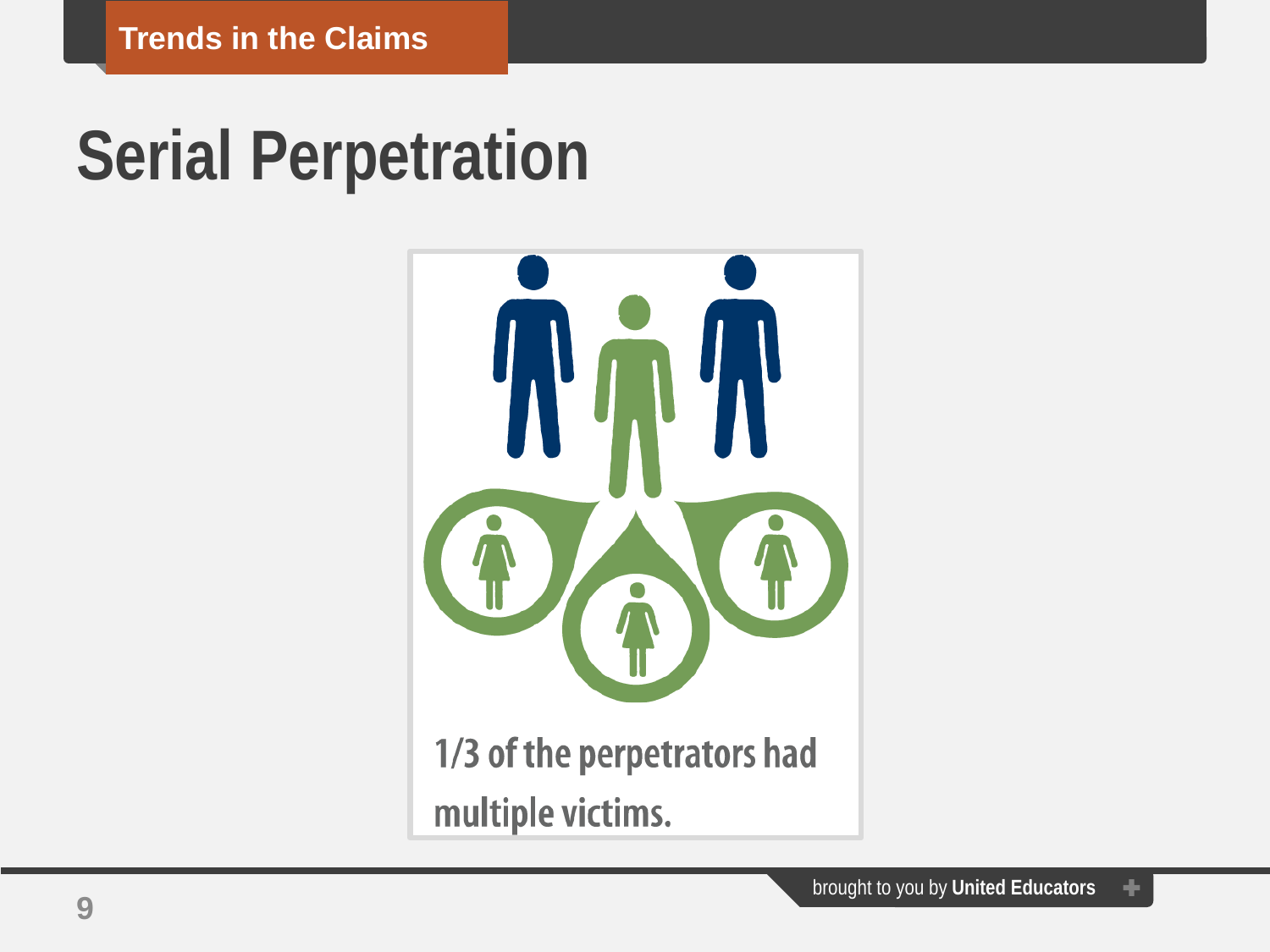

<https://www.nais.org/articles/pages/independent-school-task-force-on-educator-sexual-misconduct-report-prevention-response/>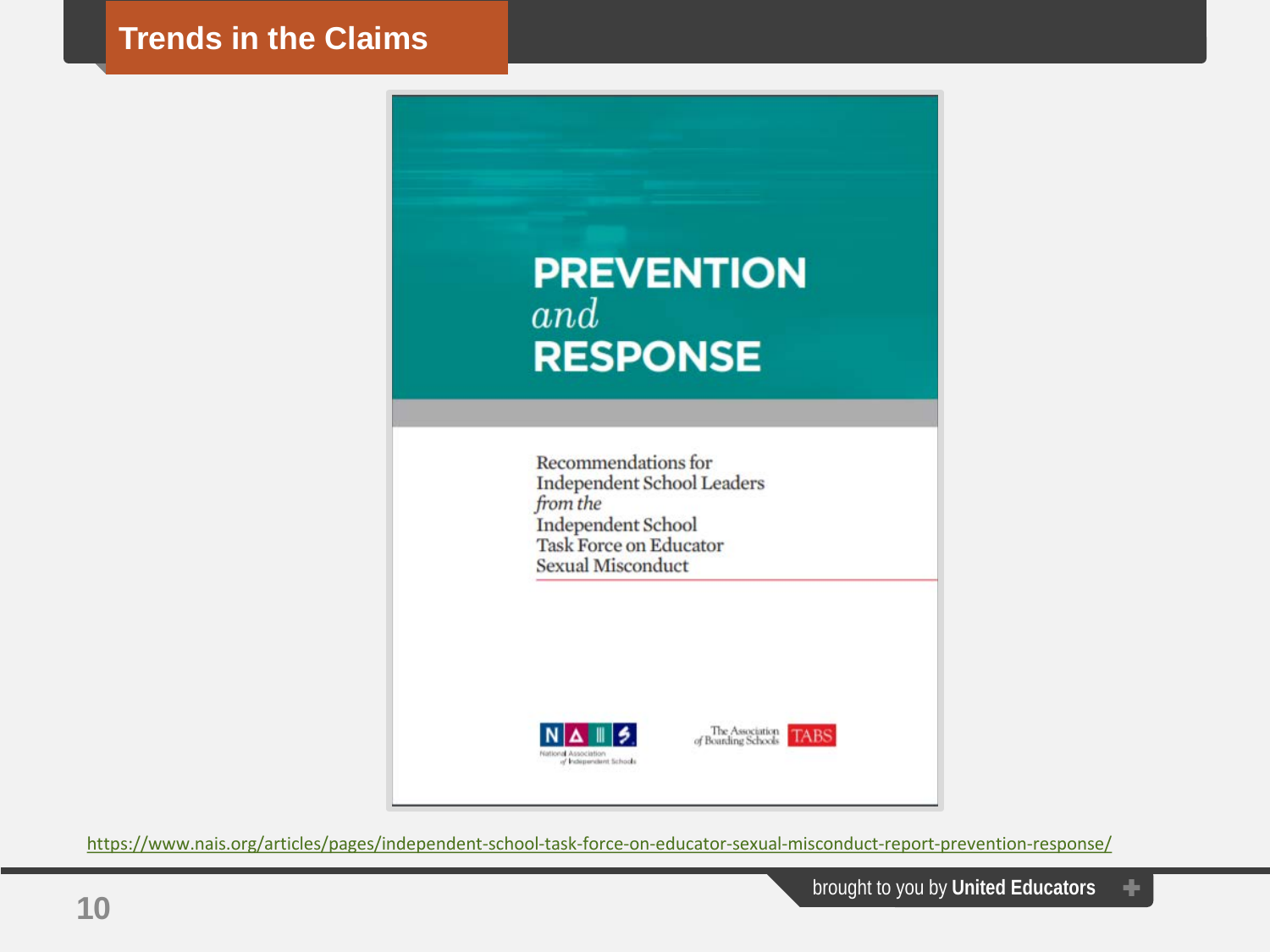### **NAIS-TABS Draft Recommendations**

- Published August 2017
- Public comment period through September, then extended to mid-October
- Received close to 100 comments/suggestions from variety of constituencies
- Consulted with attorneys, insurance executives, other state and regional association leaders
- Now live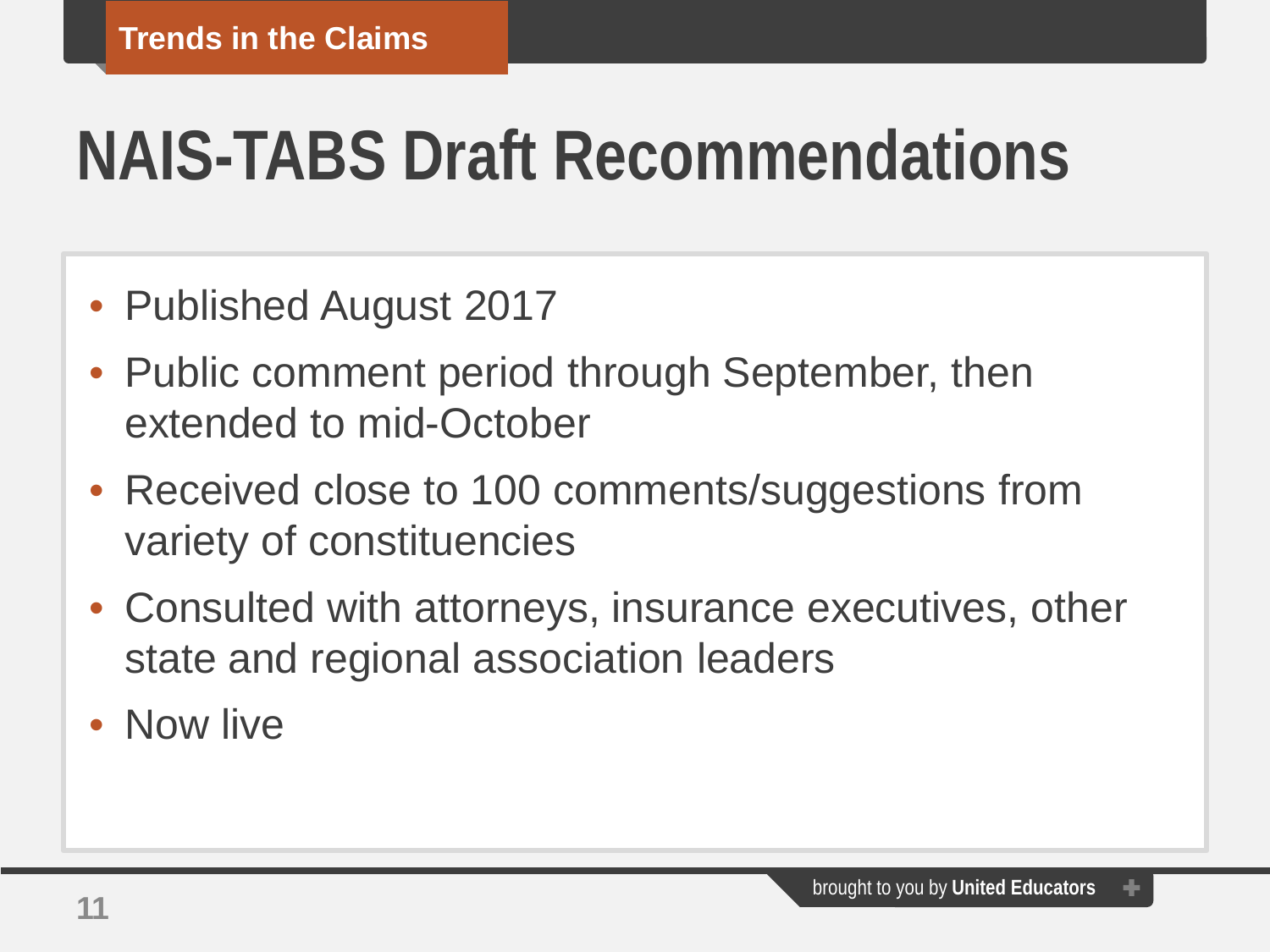# **NAIS –TABS Recommendations**

- Committee structures
- Recommendations on space review, principle of "observable and interruptible," further contextualized to account for age of student, type of institution, and various practical realities
- The role of the board
- Technology recommendations
- **Organization**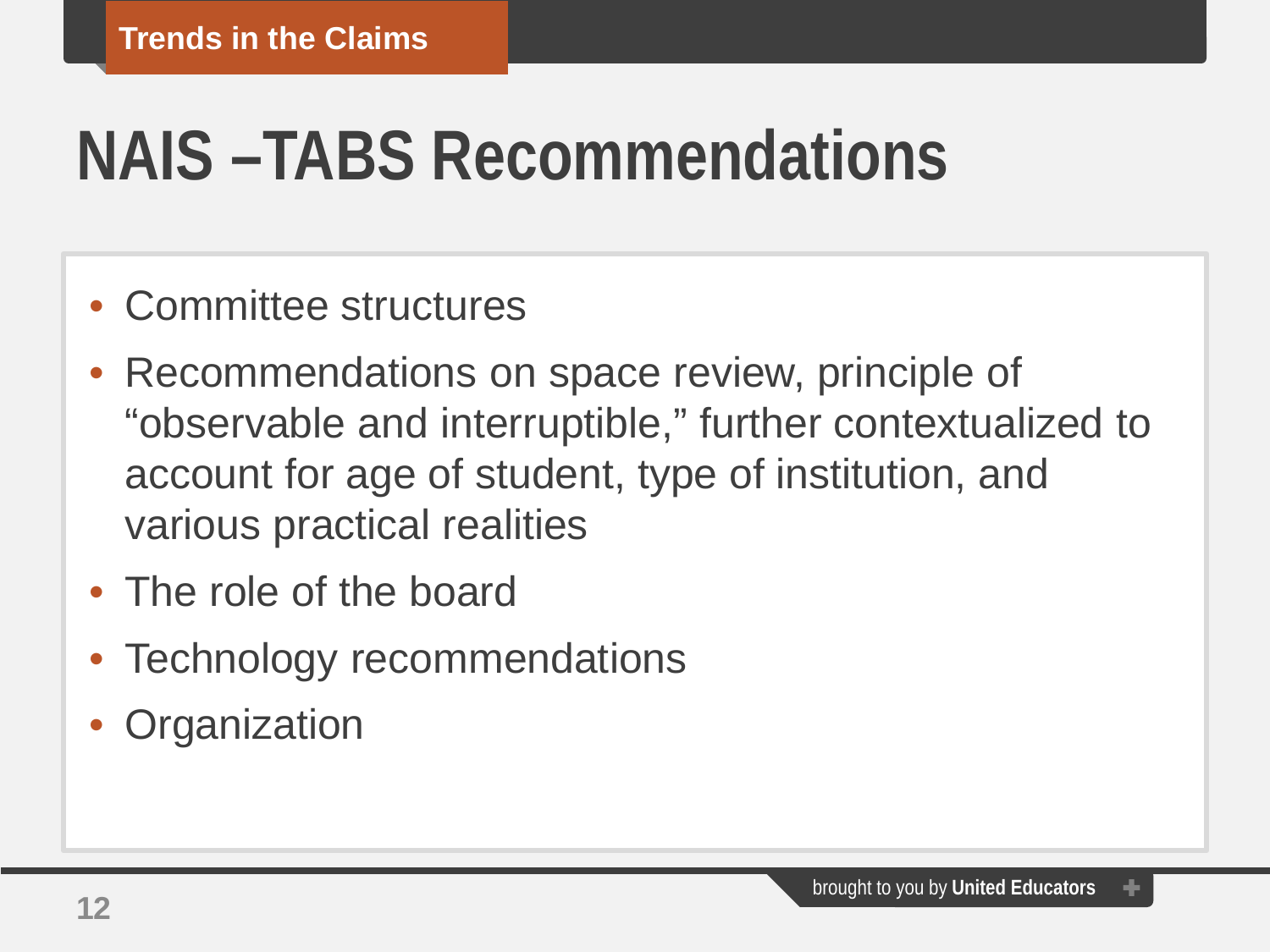

#### **Guidelines for Dealing with Educator Sexual Misconduct**

#### Prepared for NAIS by Linda S. Johnson, Esquire<sup>1</sup>

#### Introduction

The recent Penn State sexual abuse and reporting scandal has rocked the nation. Everyone is asking the same questions. If the allegations are true, how could a long time coach have engaged in these behaviors? What were young children doing in a college locker room to begin with? Even if no physical interaction occurred and the only events are what the coach has admitted showering with boys and horsing around in the shower - didn't he know he was crossing the lines of appropriate boundaries with children? How could his supervisors not have known? Did superiors do enough to respond when rumors surfaced? Did co-employees do enough when they observed troublesome behavior? Were the school's leaders made scapegoats to quell the clamor of discontent, or were their terminations justified?

It will take years before the legal system helps to untangle the answers to these questions. In the meantime, across the nation schools and their administrators are asking themselves some of these same questions. Have we done enough to respond to rumors that have surfaced on our campus? Do we fully understand our reporting obligations? Have we complied with them? Do our employees understand their obligations in this area? Overall, have we done enough to proactively and reactively create the safest school environment possible?

Unfortunately, the Penn State story is not a new one. The sad reality is that each year, far too many headlines reflect situations in which school employees take advantage of their positions of trust over children and engage in sexual misconduct.

Teachers and coaches are not the only perpetrators of sexual misconduct in schools. Studies have revealed that bus drivers, principals, counselors, janitors, and other school employees have also engaged in sexual misconduct with students. In the United States, an Associated Press investigation revealed more than 2,500 cases of educator sexual misconduct within a five year period.<sup>2</sup> As reported by The Washington Post, "one report by Congress estimated that as many as 4.5 million students, out of roughly 50 million in American schools, are subject to sexual misconduct by an employee of a school sometime between kindergarten and 12<sup>th</sup> grade."<sup>1</sup> Other

Associated Press, "AP: Sexual Misconduct Plagues U.S. Schools," MSNBC, Oct. 20, 2007, http://www.manbe.man.com/id/21392345.

C 2012, National Association of Independent Schools  $\cdot$ 

[http://www.nais.org/Articles/Documents/Member/Educator\\_Sexual\\_Misconduct\\_12\\_finaledits.pdf?\\_cldee=YnVybmV0dEBuYWlzLm9yZw%3D%3D](http://www.nais.org/Articles/Documents/Member/Educator_Sexual_Misconduct_12_finaledits.pdf?_cldee=YnVybmV0dEBuYWlzLm9yZw%3D%3D)

<sup>&</sup>lt;sup>1</sup> Linda S. Johnson is director and co-chair of the Education Law Practice Group and Litigation Department of McLane, Graf, Raulerson & Middleton Professional Association. She can be reached at 603-628-1267 or linda johnsomilmelane.com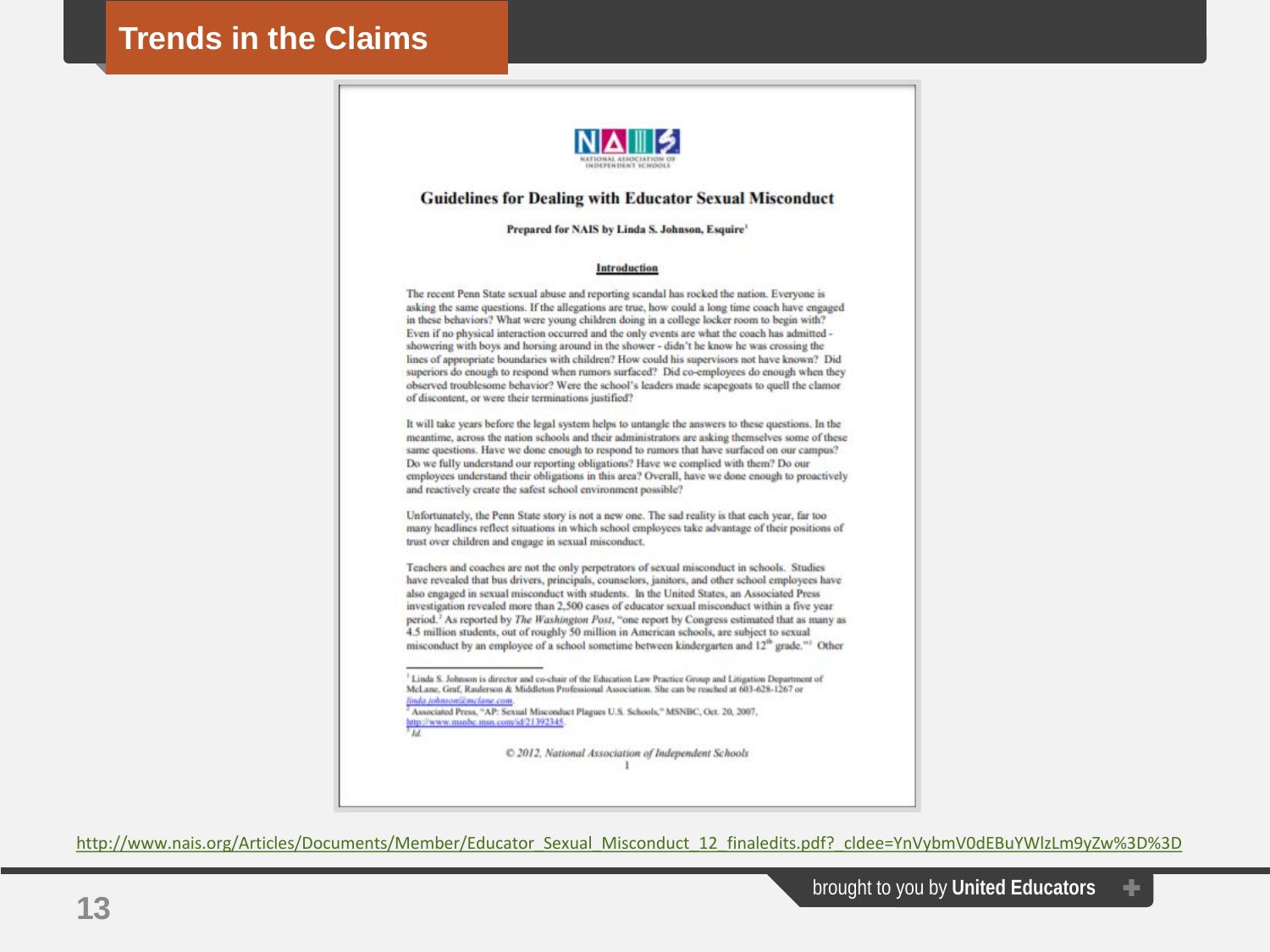#### **Trends**

- *The Boston Globe* focus resulted in increase of past educator misconduct claims coming to light now
- Current employee boundary crossings—greater awareness of expectations of behavior about interactions between adults and students, and reporting obligations

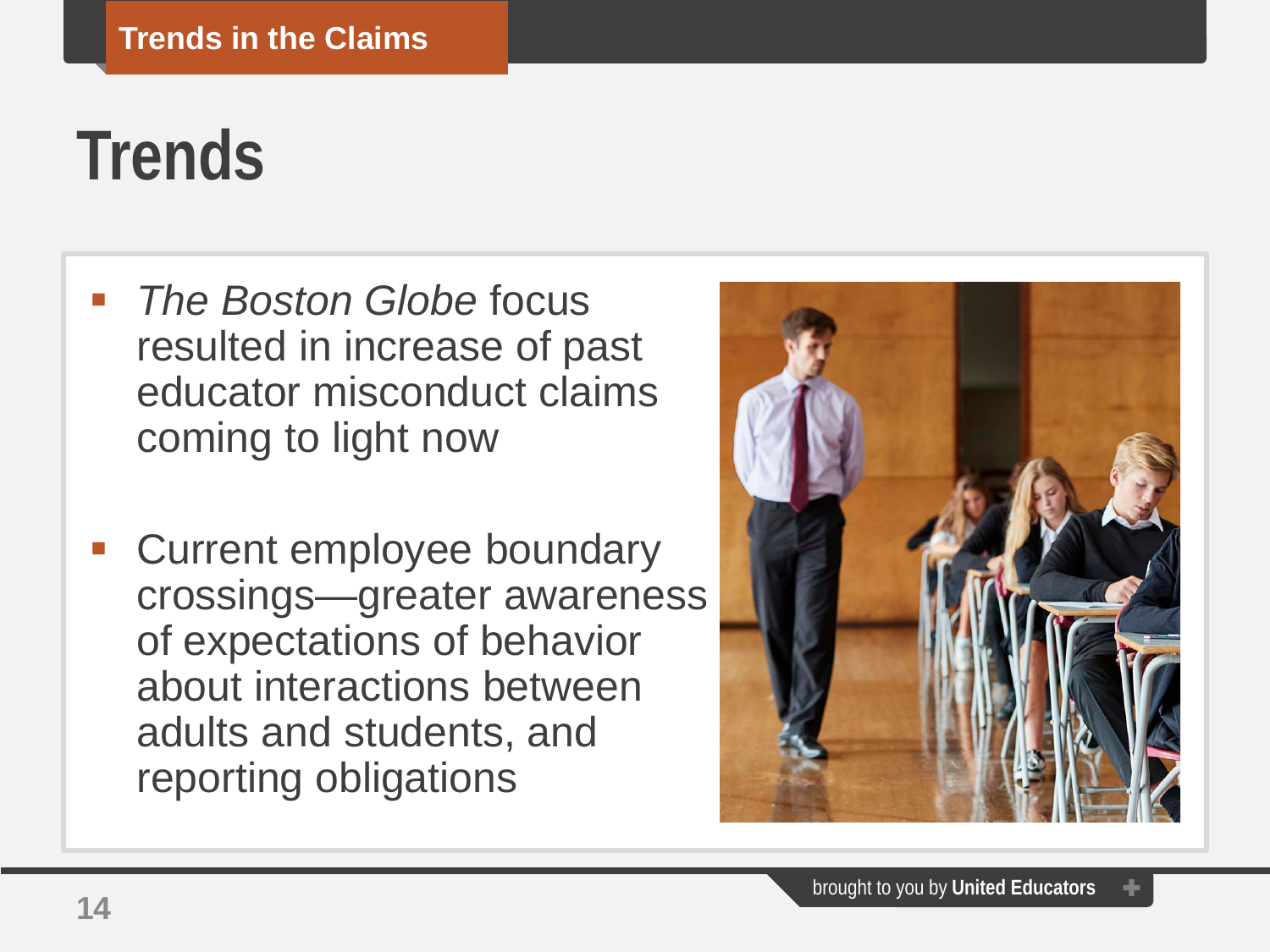# Enforcing Appropriate Educator-Student **Boundaries**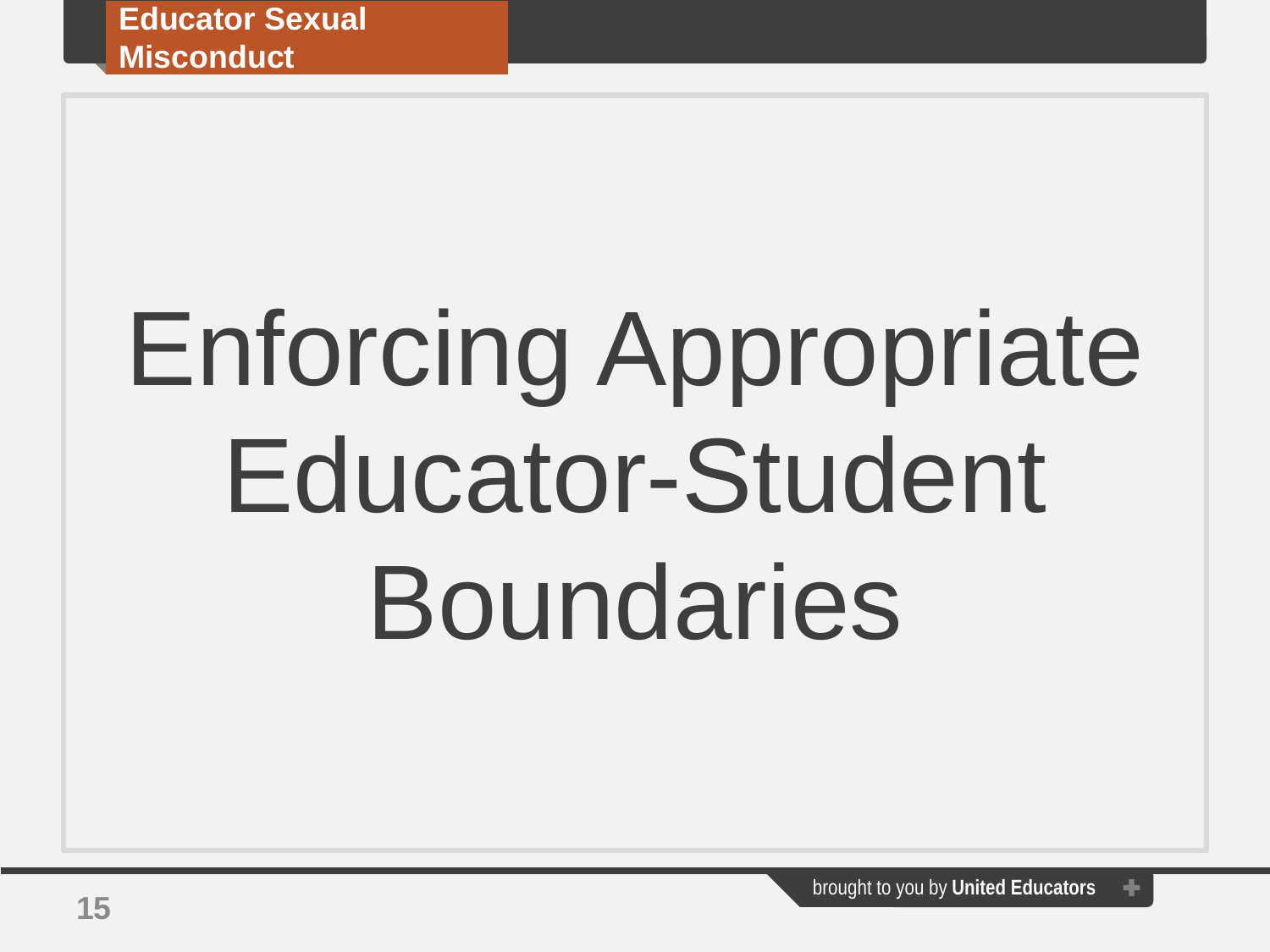# **Poll**

Does your school's employee code of conduct include prohibited boundary crossing behavior?

- Yes
- No
- **I** don't know

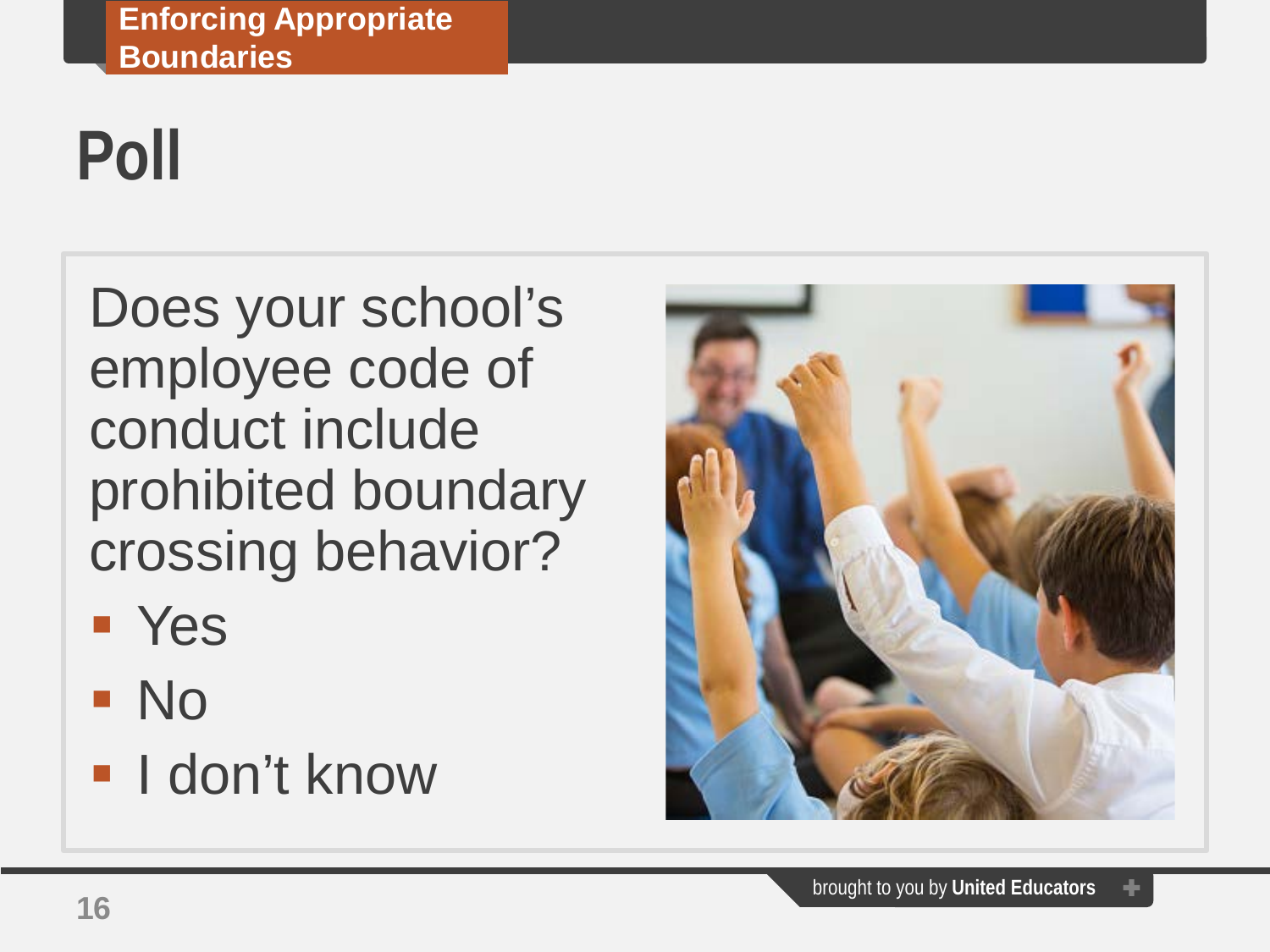# **Employee Codes of Conduct**

A summary of key behavioral expectations and prohibitions relating to adult interactions and conduct with students:

- **Key elements of a code** 
	- Guiding principles and behavioral expectations
	- Prohibited conduct
	- Duty to comply with internal and external reporting obligations
	- Obligation to cooperate with investigations
	- Consequences for violations
	- Affirmation of compliance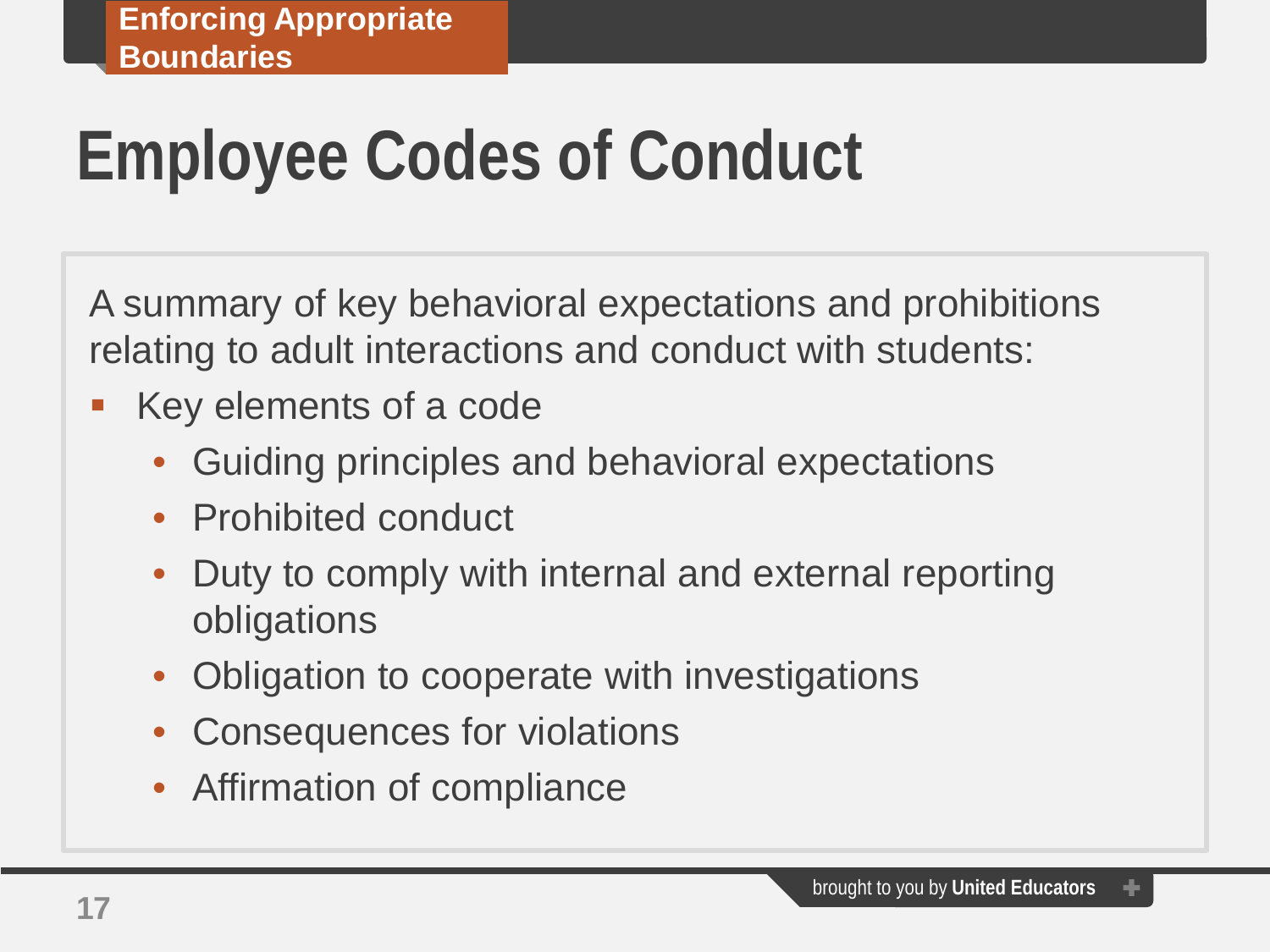# **Examples of Prohibited Conduct**

- Sexual or romantic relations
- Use of alcohol or drugs
- Harassment or discrimination
- Illegal conduct



• Disparaging colleagues or gossiping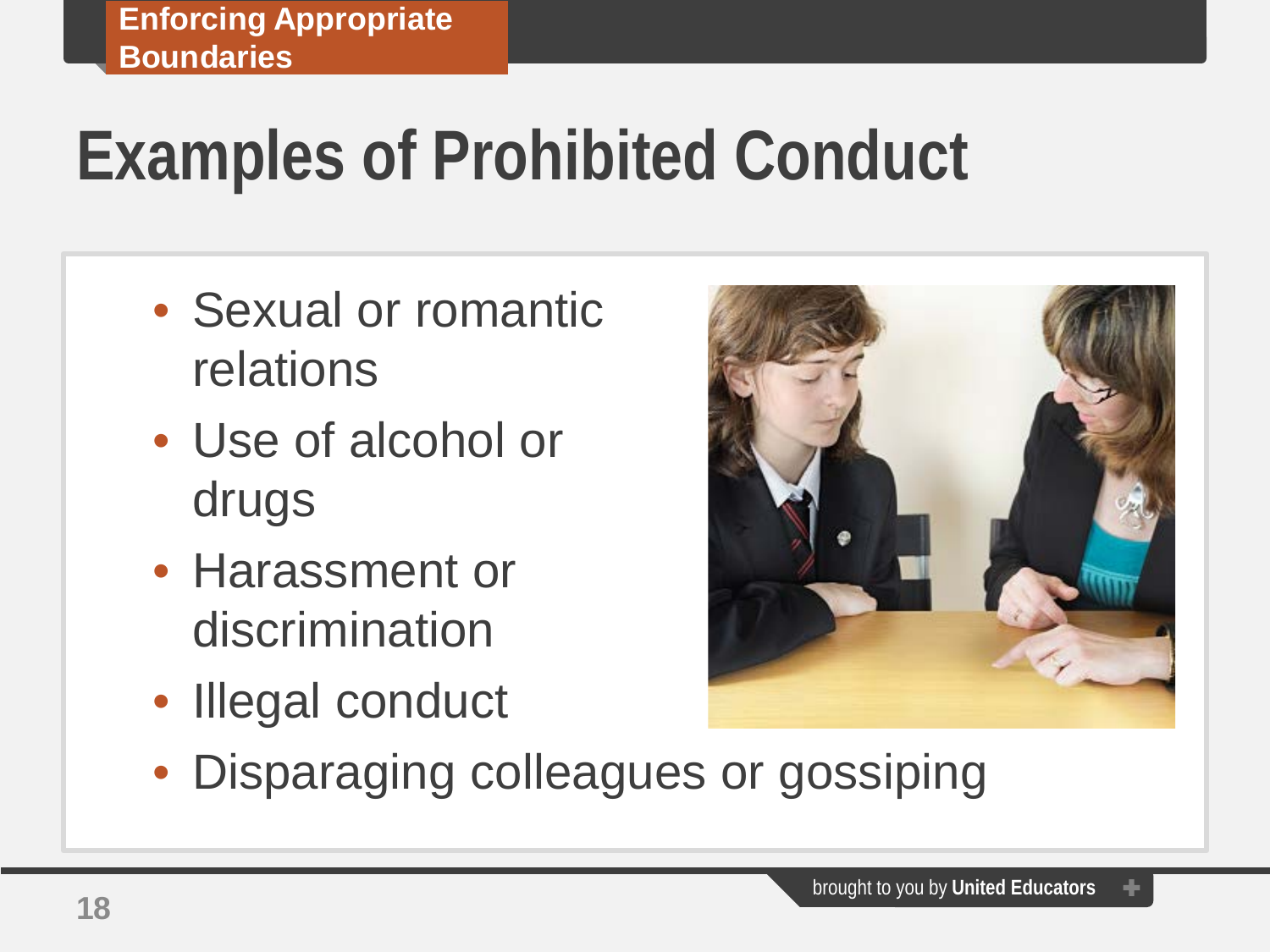# **Enforcement**

Example:

*A tennis coach who grabbed a student's buttocks was warned not to touch students. Several days later, he touched a student again. The school fired the coach.*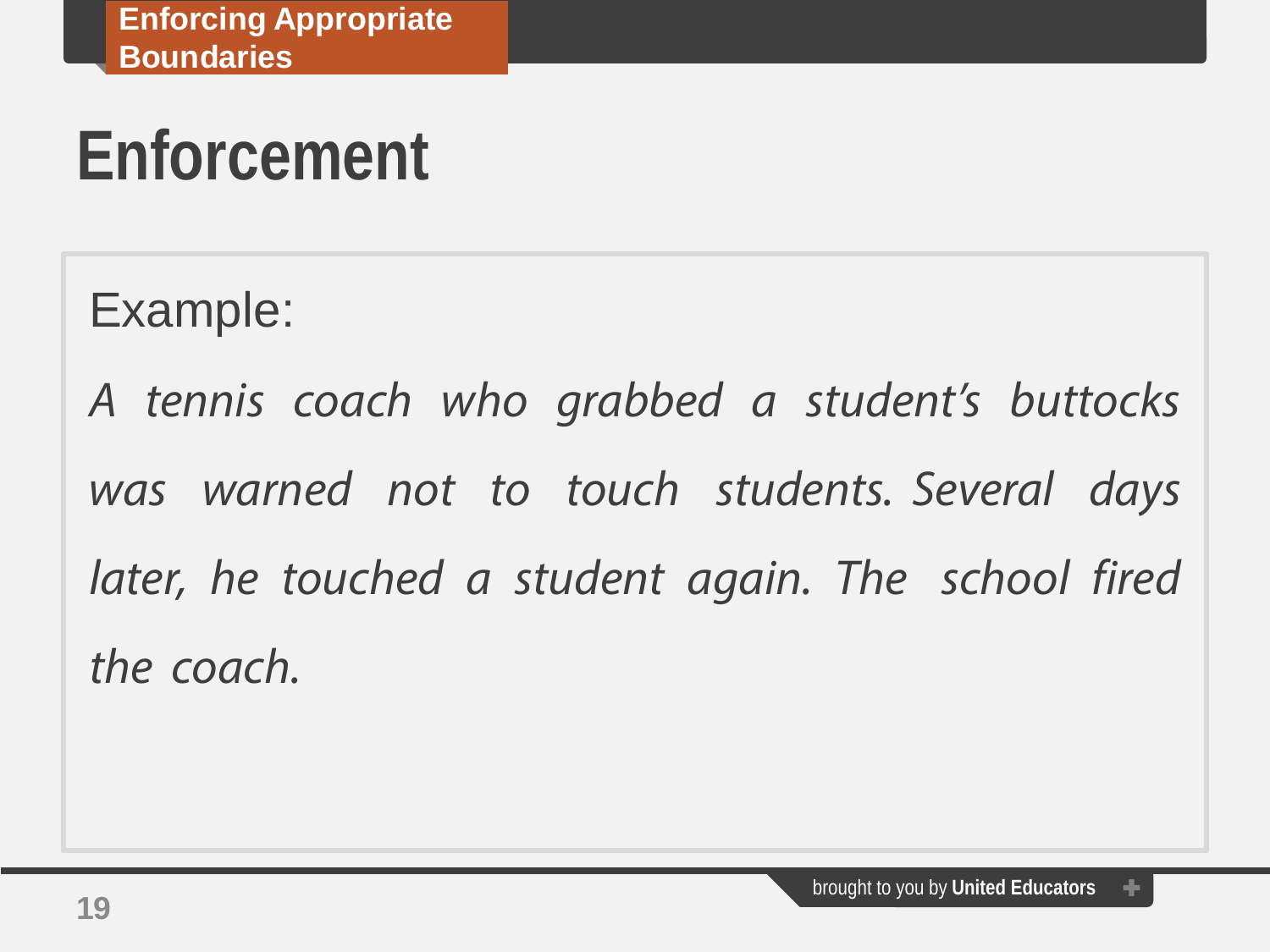#### **Using the Code in Managing Performance: From Hiring to End of Employment**

Incorporating the Code of Conduct into the school's culture by:

- 1. Including the code in the **initial hiring** paperwork, discussing it with all new employees, and requiring the employee to sign acknowledging it.
- 2. Having an **annual acknowledgement** form for the code provided at time of re-appointment letter and/or at start of school year, and requiring employees to sign the form.
- 3. Using the code as part of annual **evaluation process** and part of performance management oversight.
- 4. Referring to the code during **employee trainings,** such as those on mandatory reporting obligations or other safe school trainings.
- 5. Using the code as part of employee counseling and holding employees accountable for adherence to the code.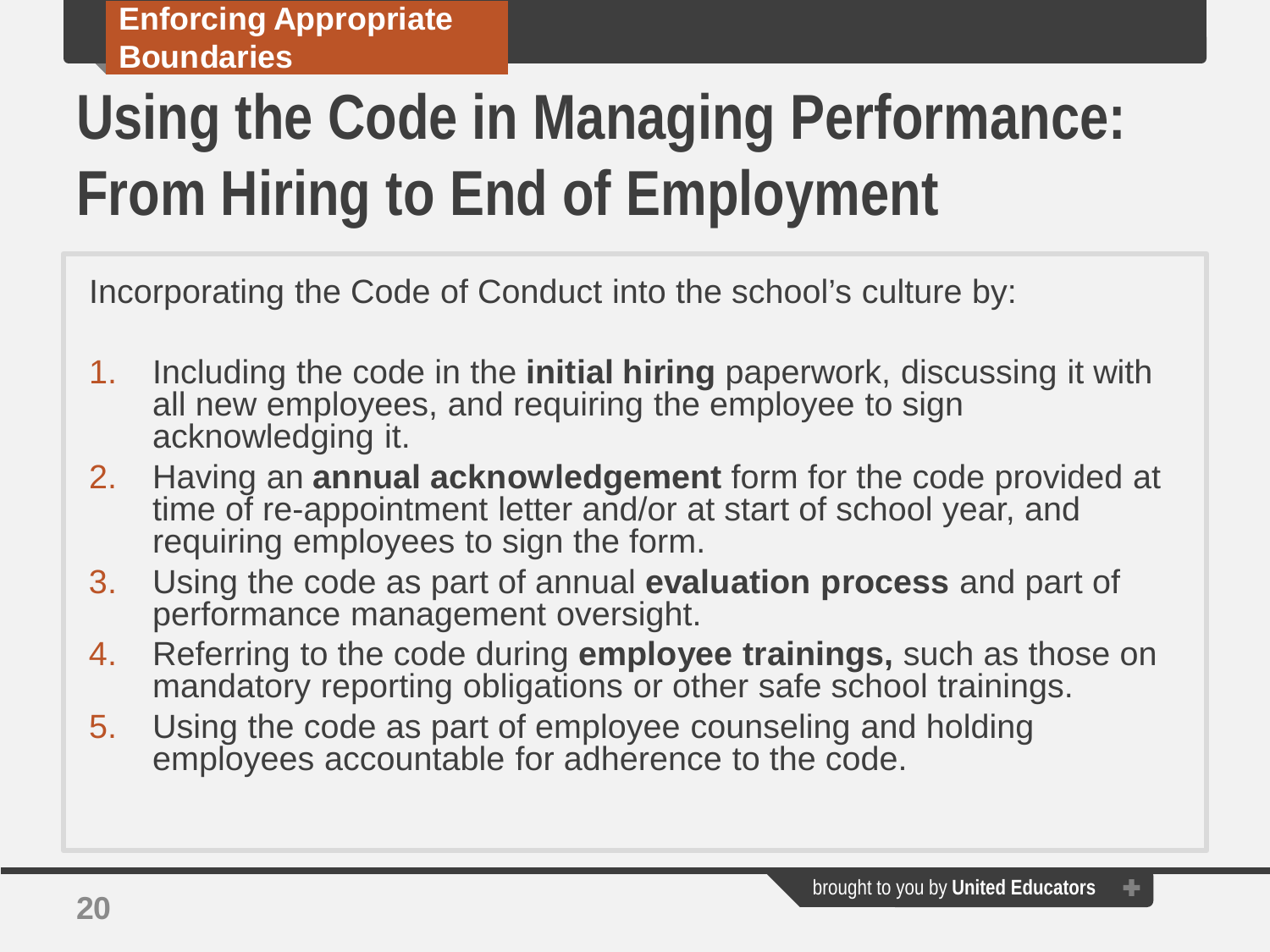# **Making the Right Hire**

Asking the right questions on the application form. For example:

- (1) Have you ever been the subject of an abuse, sexual misconduct or boundary crossing investigation by any employer, state licensing agency, law enforcement agency, or child protective services agency (unless the investigation resulted in a finding that the allegations were false)?
- (2) Have you ever been disciplined, non-renewed, asked to resign from employment, resigned from or otherwise separated from employment while allegations of abuse, sexual misconduct or boundary crossing were pending or under investigation or due to adjudication or findings of abuse, sexual misconduct or boundary crossings?

From: Pennsylvania Department of Education, "Commonwealth of Pennsylvania, Sexual Misconduct/Abuse Disclosure Release," online at https:www.applitrack.com/source4teachers2/onlineapp/1BrowseFile.aspx?id=38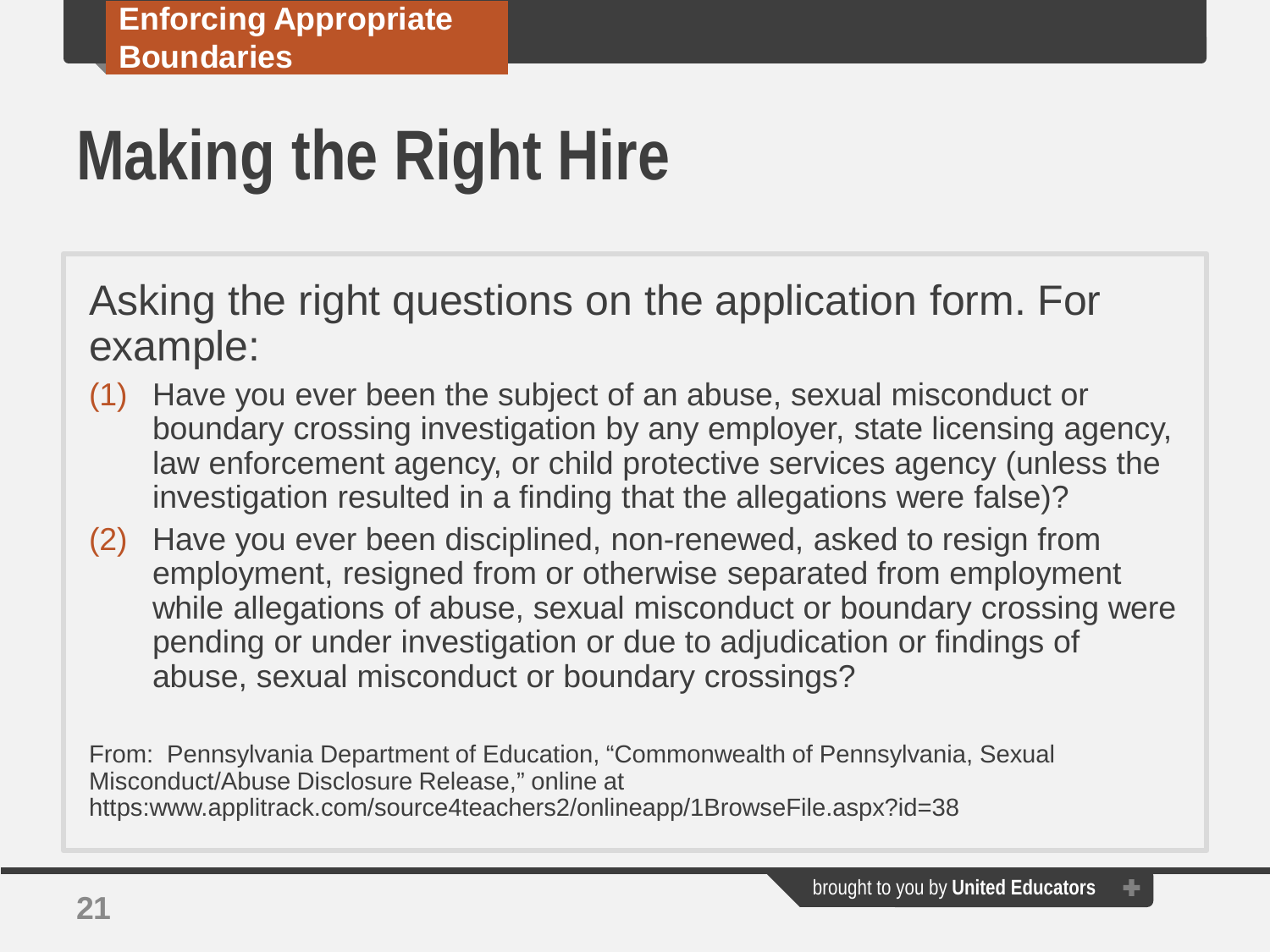#### **Reference Checking and Reference Giving**

- 1. Asking the right questions during reference checking, such as: *If I were to hire this person, what guidelines or assistance would they need to optimally perform their job?*
- 2. Contacting current employer—reference release
- 3. Google and online searches
- 4. Reference checking policy: *No employee has the right to provide a reference or recommendation, even a character reference, for another employee or former employee without the approval of the head of school.*

Don't pass the trash.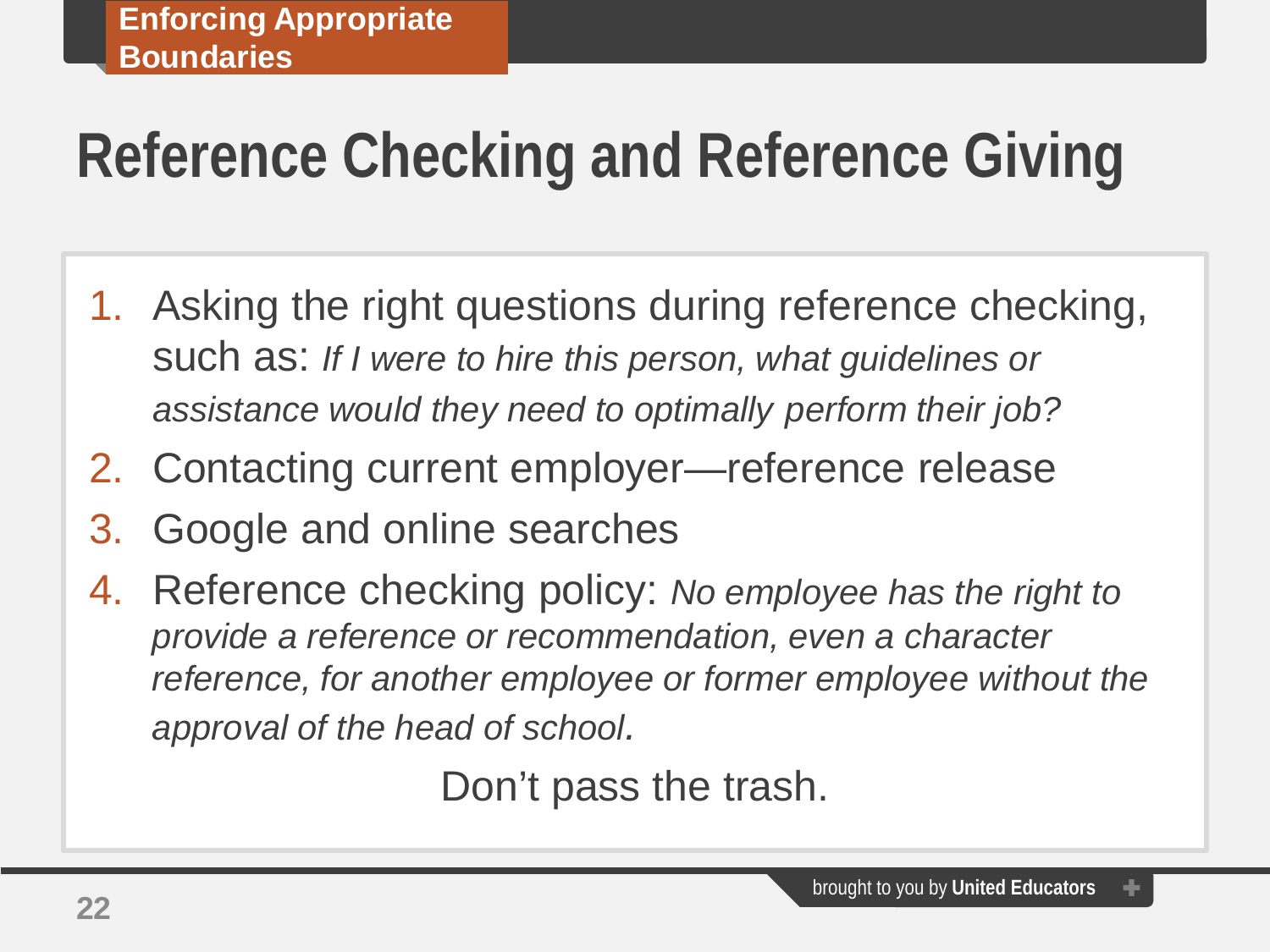### **Prevention/Hiring Risks**

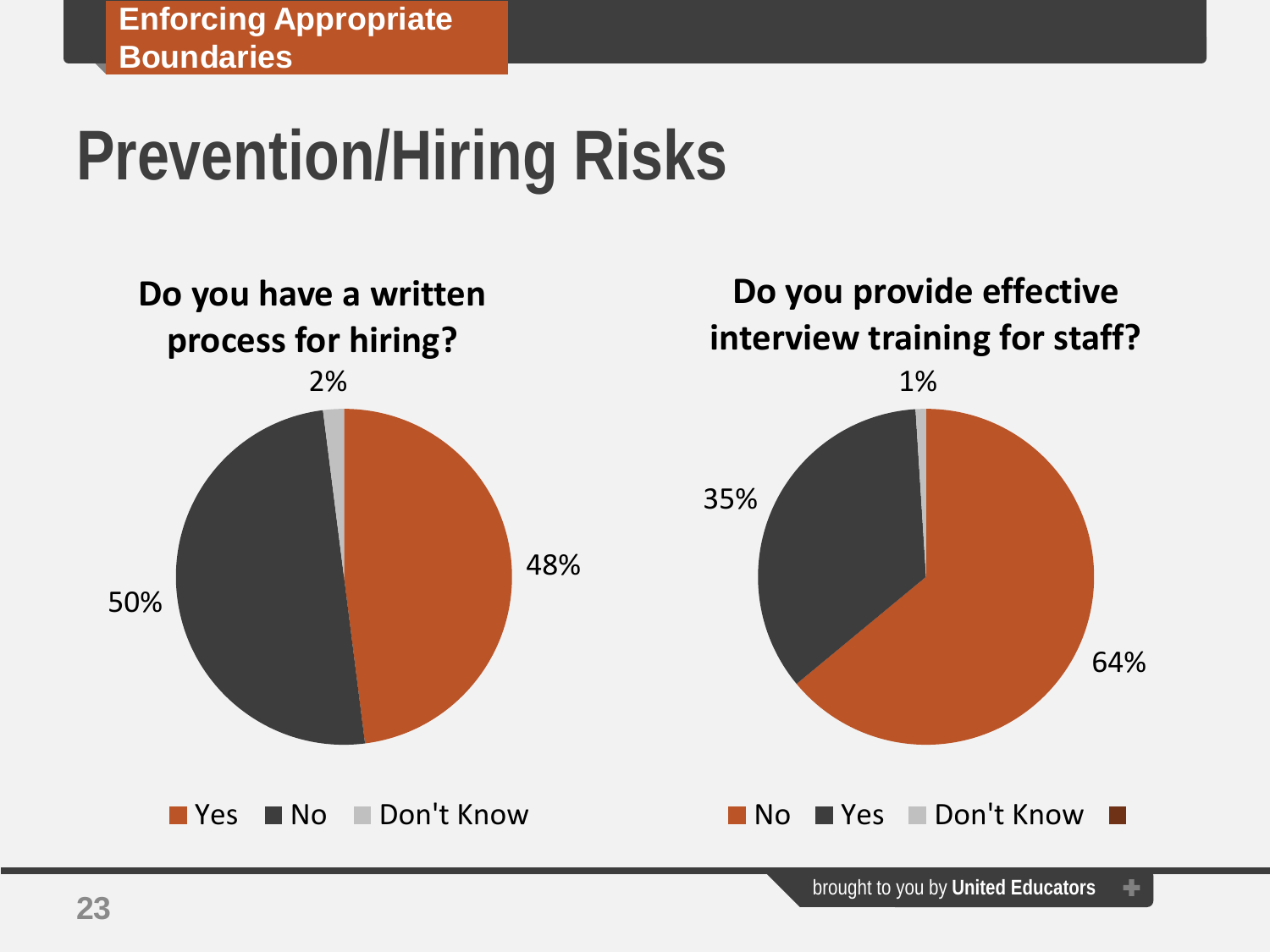### **Prevention/Hiring Risks**

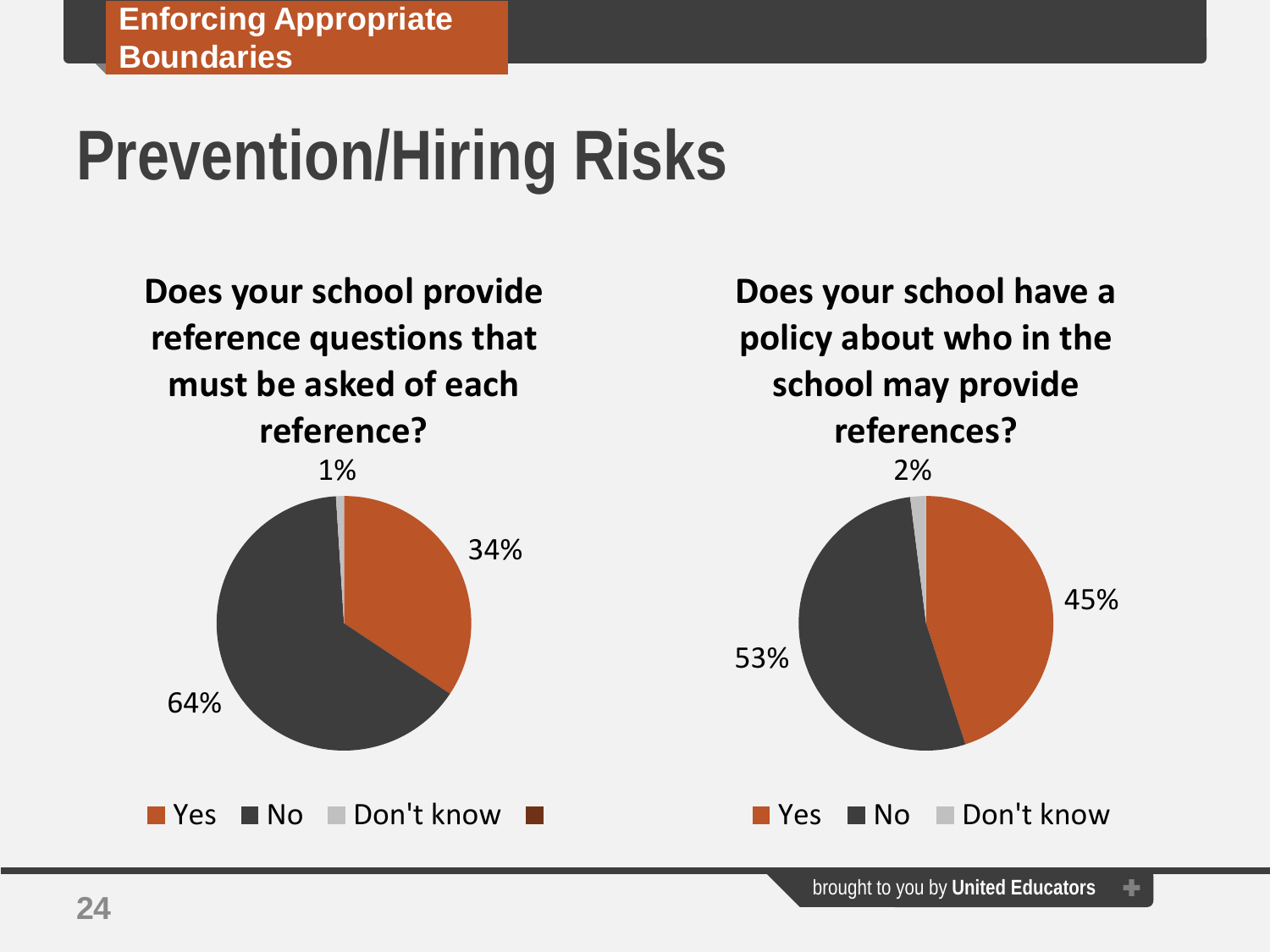#### **Reference Waivers**

- Can ask for them from applicants
	- Covers the extent of the references being collected and those providing the references
- Can ask for them from former employees
	- Provides an additional "signal" to the collecting school
- Note that some states are moving toward an affirmative obligation to disclose potential harm to children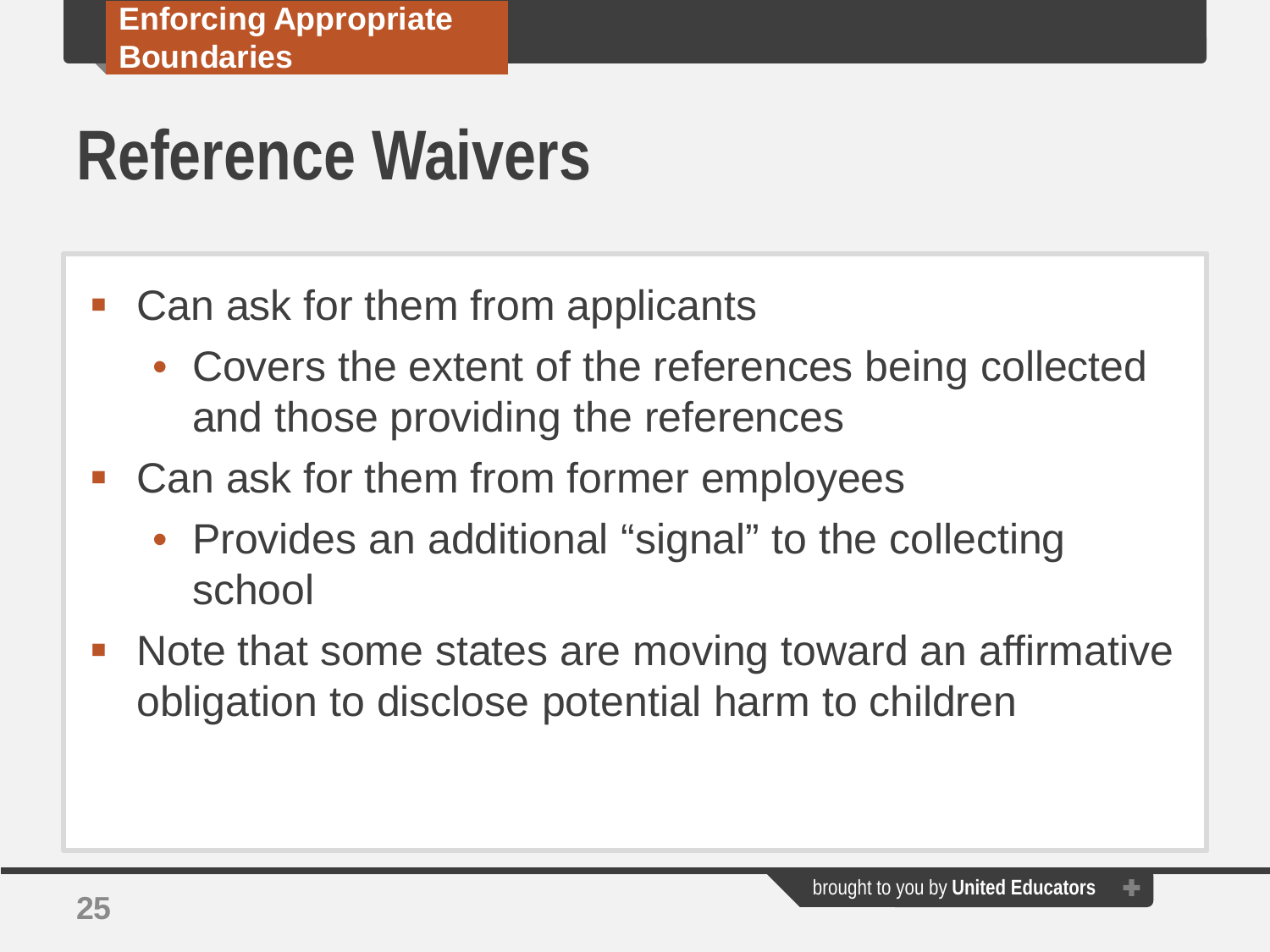**Educator Sexual Misconduct**

#### **Q&A**

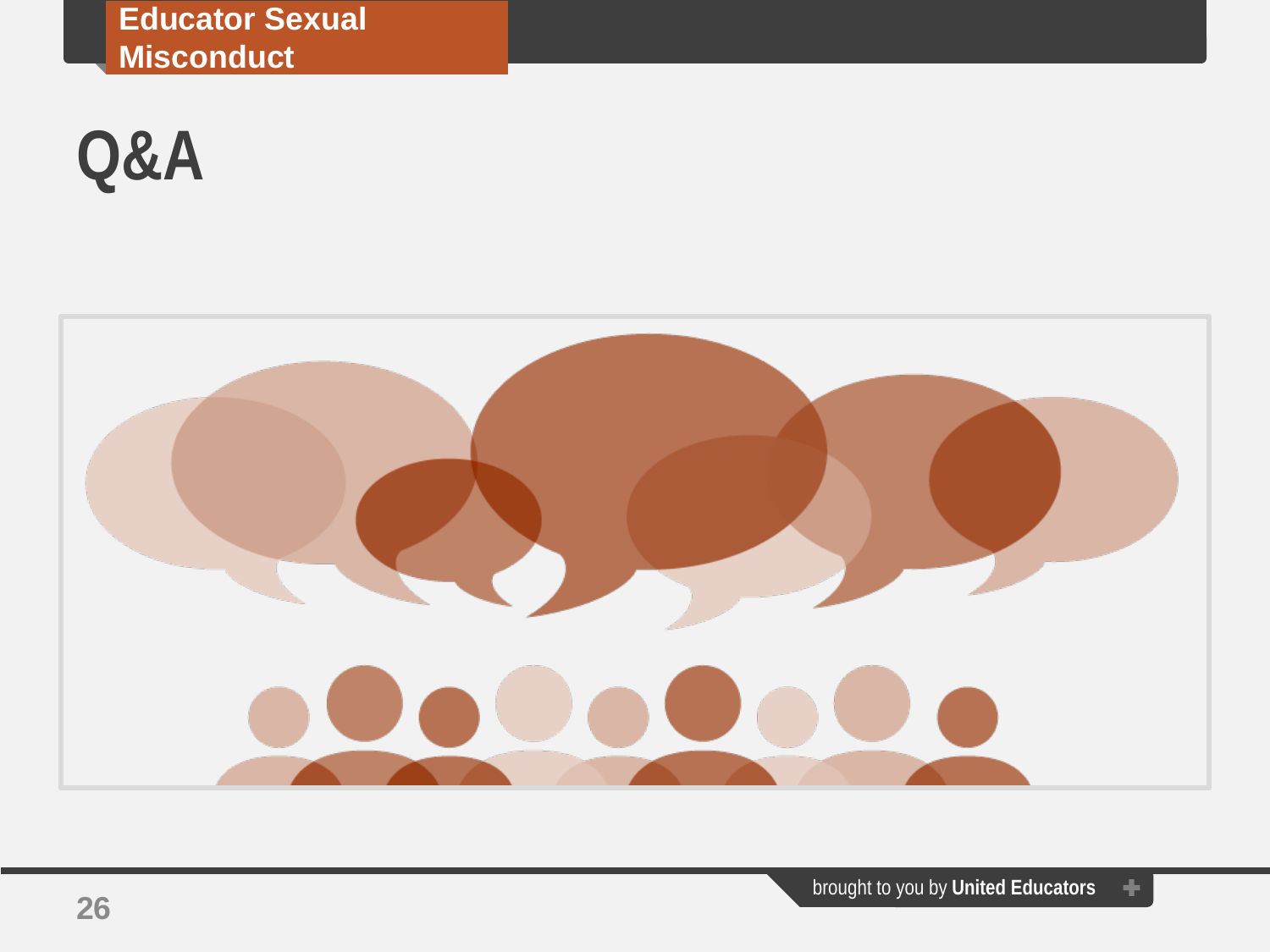# Solving for Common Reporting Challenges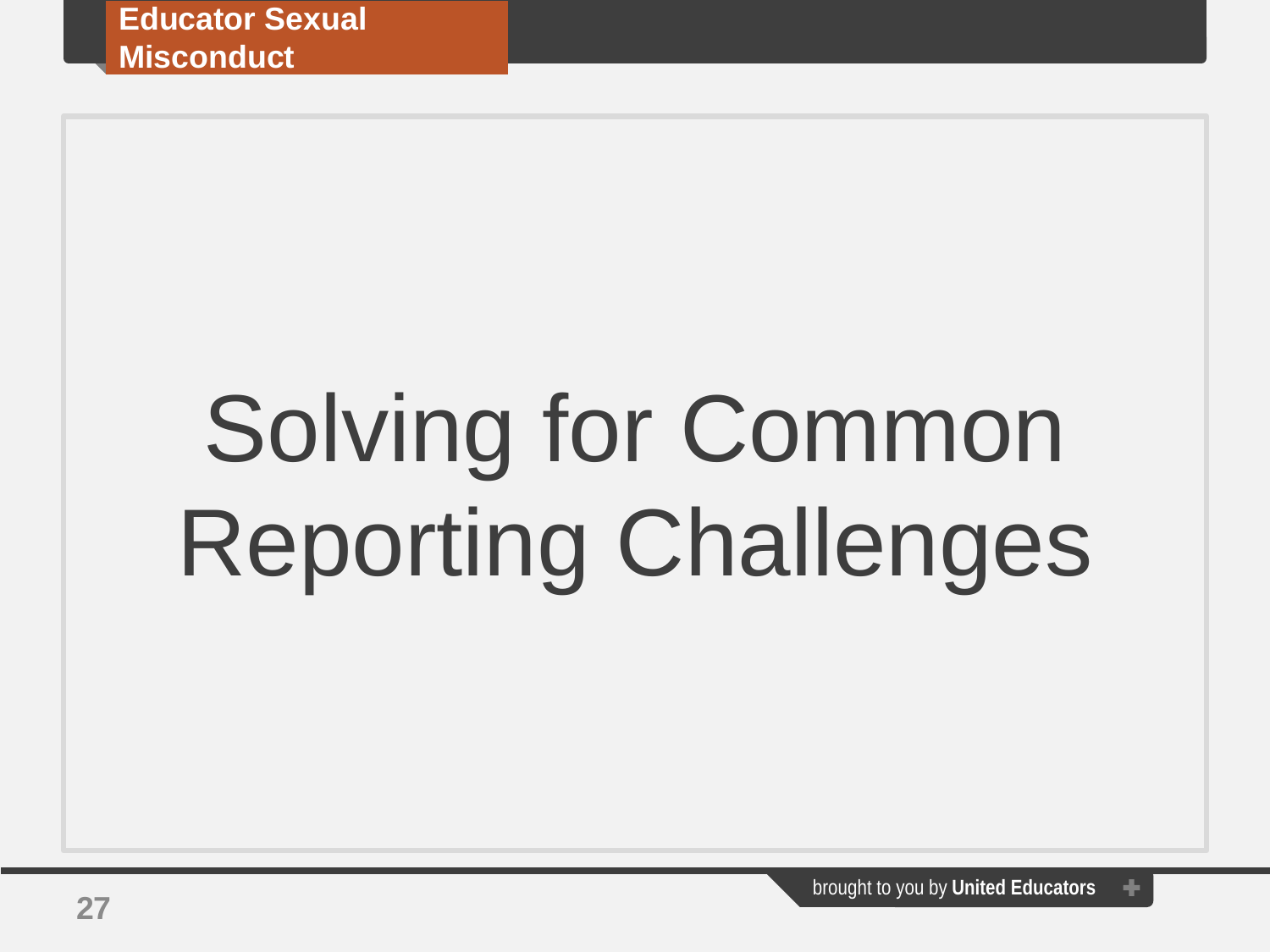# **Reporting System**

Emphasize internal and external reporting compliance:

- Develop a summary of all school reporting obligations, internal and external
- Provide a flow chart
- Comply with mandatory reporting laws
- Include anonymous reporting options
- Train extensively on school protocols
- Know the school's response to all reporting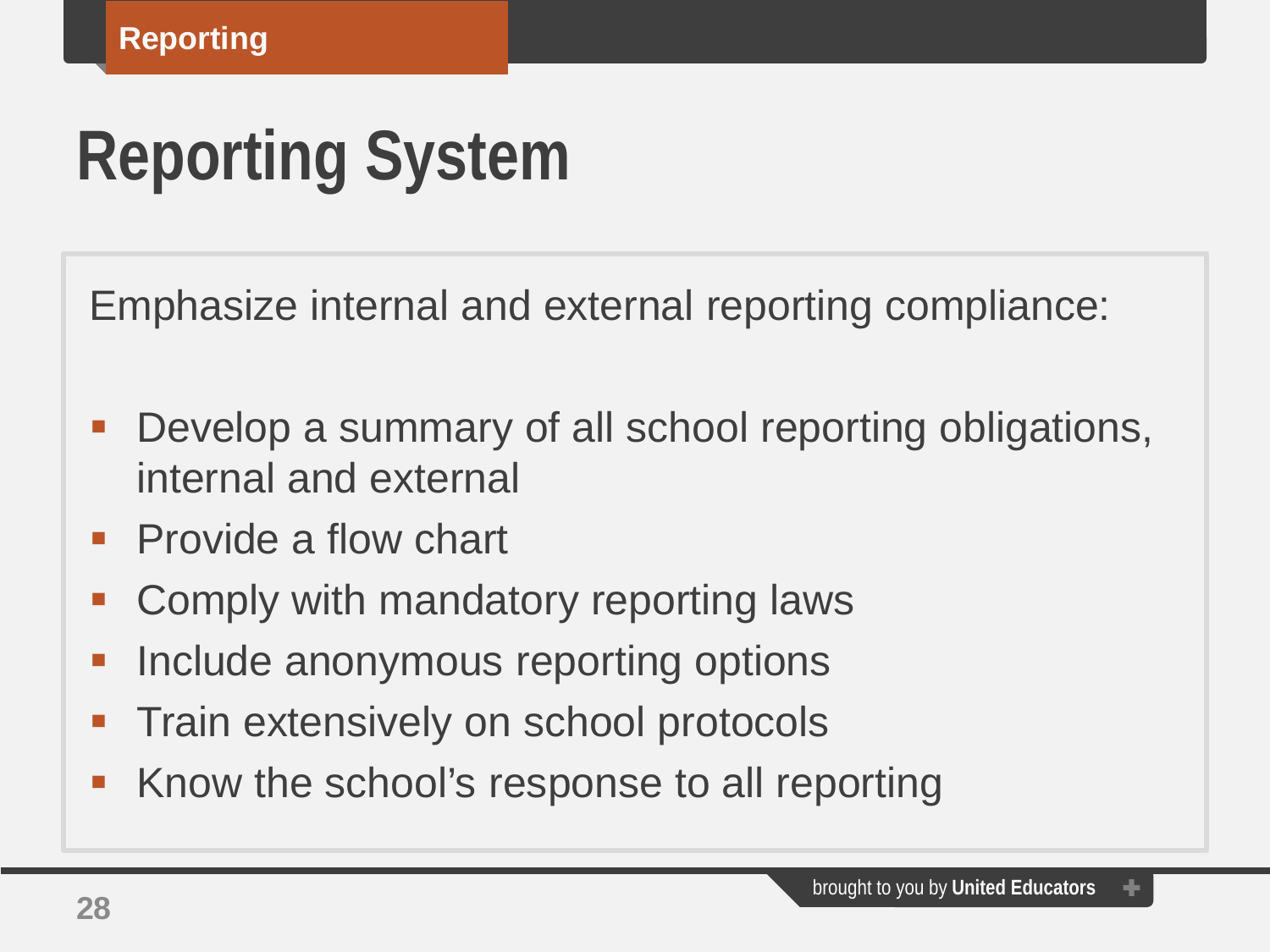# **Reporting Procedures**

- **Adhere to the written** procedures
- **Review procedures** periodically
- **Mandate compliance in** the code and the handbook
- **Educate employees on** how to report
- **Hold employees accountable** for failure to report

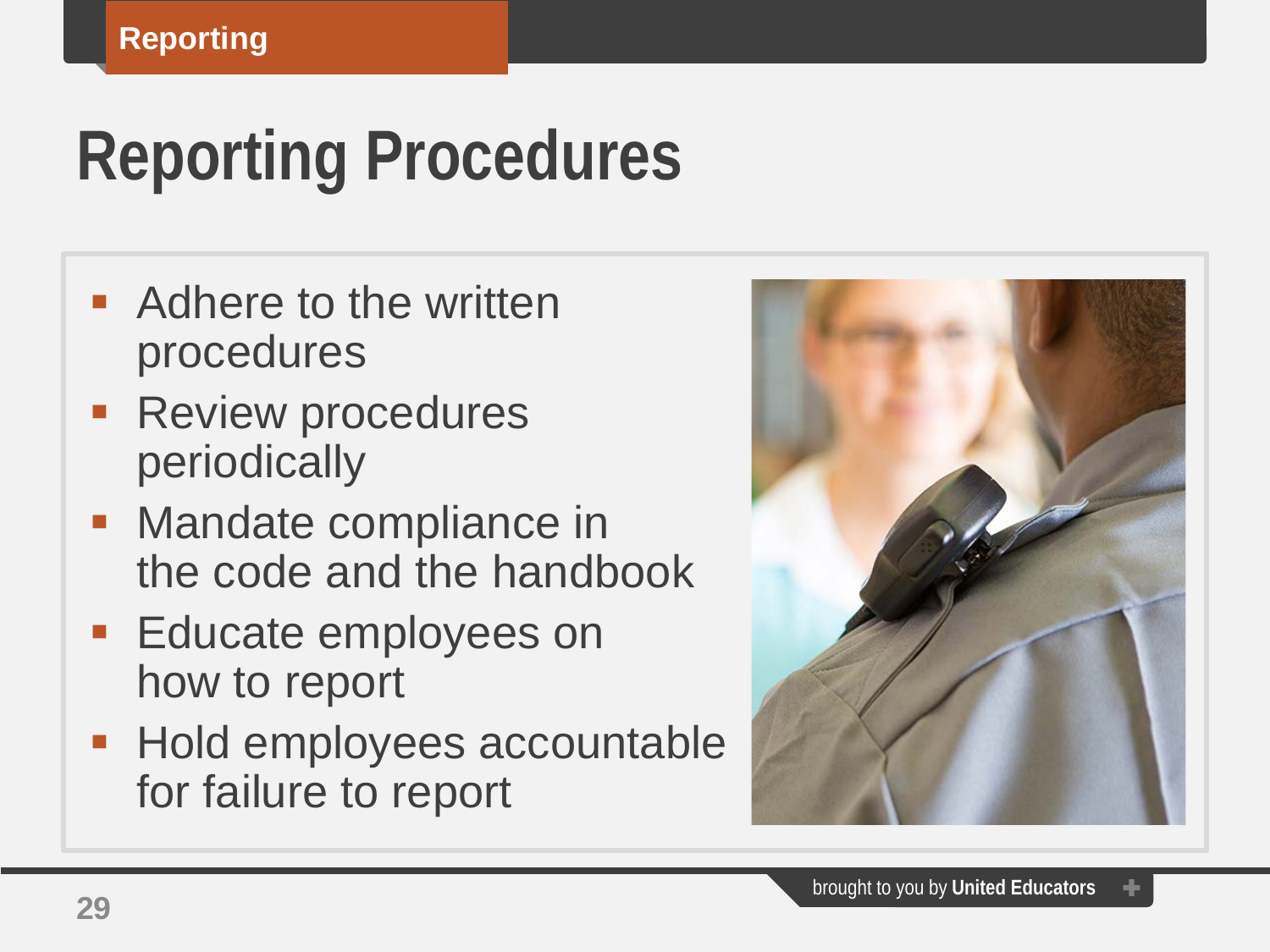### **Outside Experts**

- **Are often necessary for allegations of abuse**
- Can include legal counsel, pediatricians, counselors, and crisis management consultants
	- Their training and background are important
- **Are not necessarily "independent"**
- Should be identified before a crisis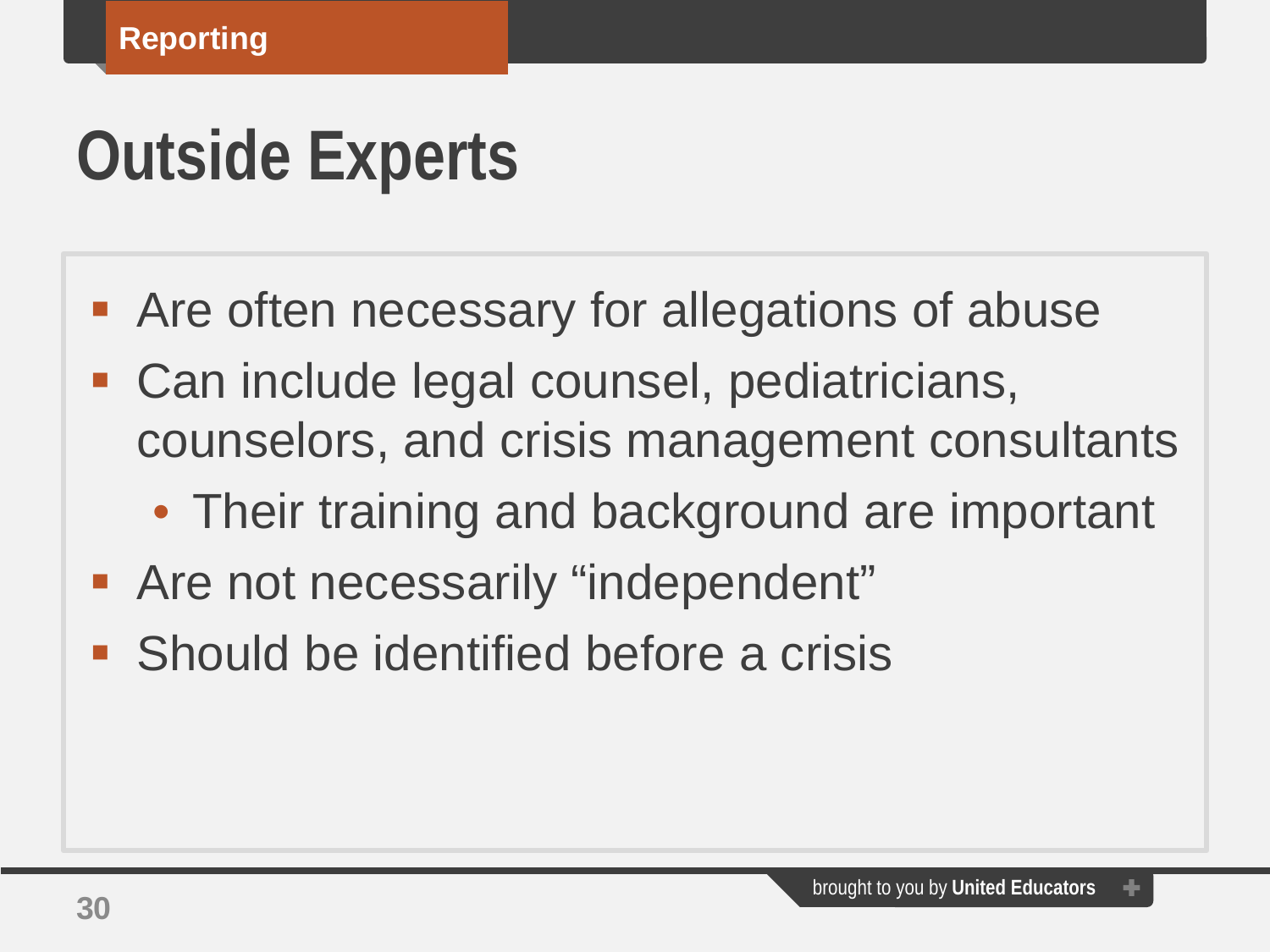#### **Past Abuse**

Question: *How proactive should a school be to try to learn about past educator sexual misconduct when no specific rumor or allegation has been made?*

- **Sending alumni letters**
- Conducting self-audits
- **Handling reports from prior decades** 
	- Former students
	- Former educators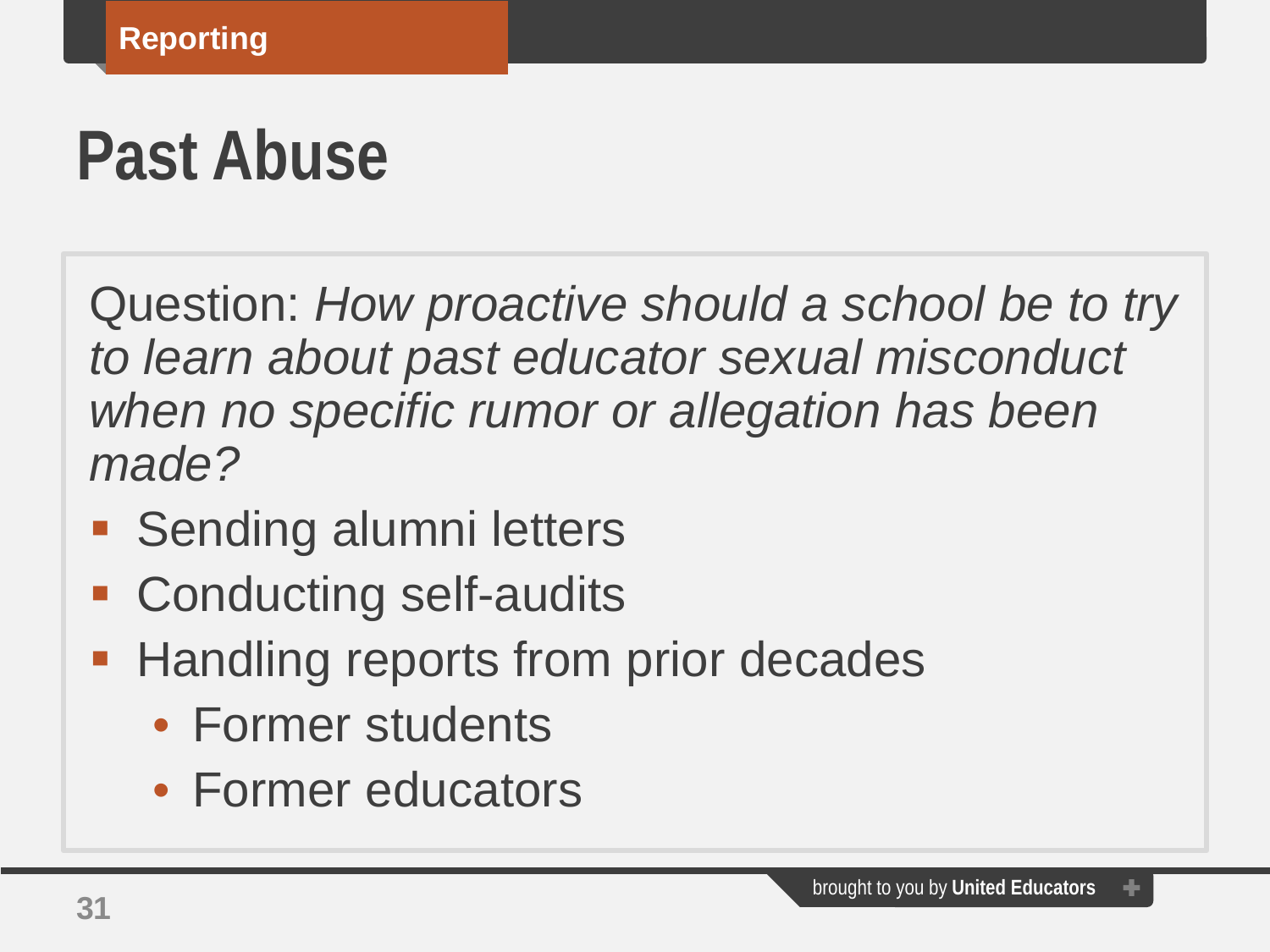#### **Lessons Learned and Current Practices**

- Policies and practices
- Reporting obligations
- Training programs—understanding reporting obligations, boundary awareness, table top exercises, response teams, etc.
- Hiring, performance management and terminations

*Overall—Creating a culture of safety, transparency, and accountability.*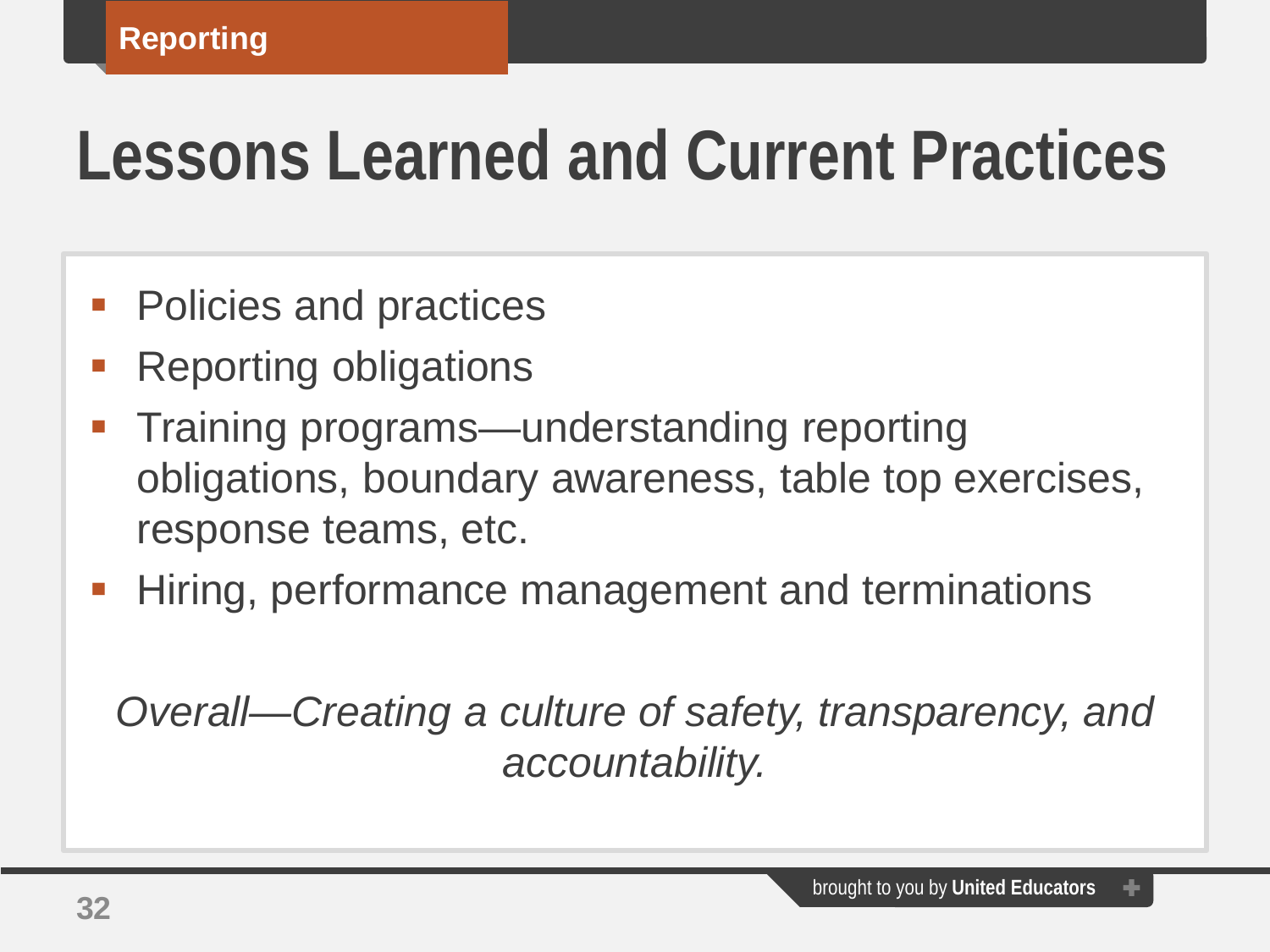**Educator Sexual Misconduct**

#### **Q&A**